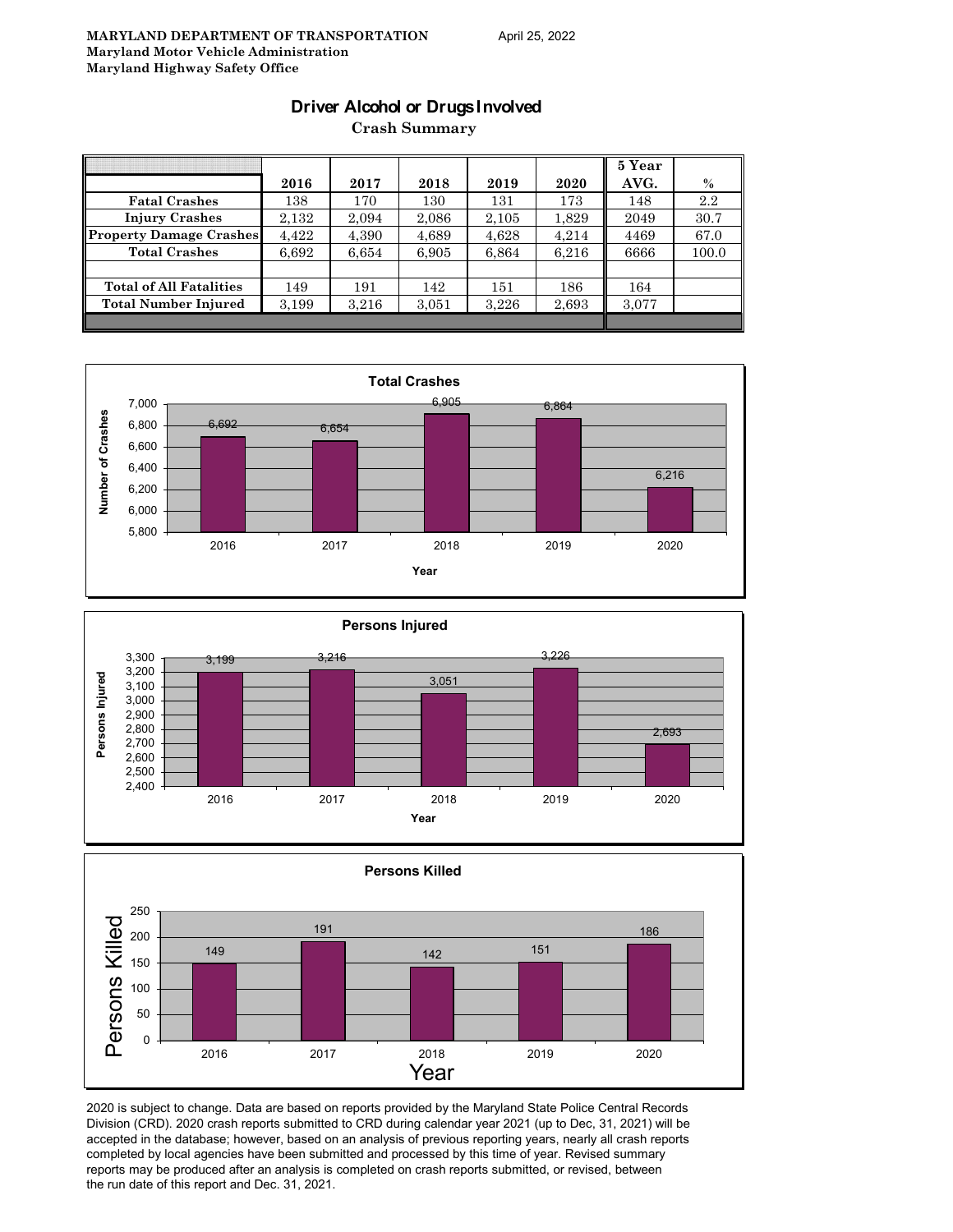|                        |                         |                  | <b>Route Type</b> |                  |                  |                   |          |
|------------------------|-------------------------|------------------|-------------------|------------------|------------------|-------------------|----------|
|                        |                         |                  |                   |                  |                  |                   |          |
| <b>Route Type</b>      | 2016                    | 2017             | 2018              | 2019             | 2020             | AVG.              | $\%$     |
| IS                     | 692                     | 694              | 834               | 880              | 765              | 773               | 11.6     |
| <b>US</b>              | 577                     | 606              | 641               | 591              | 633              | 610               | 9.1      |
| MD                     | 2,065                   | 2,043            | 2,168             | 2,081            | 1,883            | 2048              | 30.7     |
| $\bf CO$               | 1,801                   | 1,852            | 1,906             | 1,903            | 1,676            | 1828              | 27.4     |
| MU                     | 534                     | 514              | 521               | 534              | 508              | 522               | 7.8      |
| GV                     | 7                       | $\,6\,$          | $\,6$             | $\,6$            | $\overline{4}$   | $\,6\,$           | 0.1      |
| SR                     | 3                       | $\sqrt{4}$       | $\overline{7}$    | $\bf 5$          | $\,3$            | $\overline{4}$    | 0.1      |
| <b>OP</b>              | 35                      | 35               | 26                | 42               | 33               | 34                | 0.5      |
| Balto. City CY         | $\overline{0}$          | $\overline{0}$   | $\boldsymbol{0}$  | $\boldsymbol{0}$ | $\overline{0}$   | $\overline{0}$    | 0.0      |
| <b>Parking Lots</b>    | 347                     | 331              | $325\,$           | 294              | 263              | $312\,$           | $4.7\,$  |
| Unknown                | 631                     | 569              | 471               | 528              | 448              | 529               | 7.9      |
| <b>Total Crashes</b>   | 6,692                   | 6,654            | 6,905             | 6,864            | 6,216            | 6666              | 100.0    |
|                        |                         |                  |                   |                  |                  |                   |          |
|                        |                         |                  |                   |                  |                  |                   |          |
| <b>Route Type</b>      | 2016                    | 2017             | 2018              | 2019             | 2020             | AVG.              | $\%$     |
| <b>IS</b>              | 225                     | 240              | 266               | 291              | 253              | 255               | 12.4     |
| <b>US</b>              | 221                     | 215              | $215\,$           | 211              | 225              | 217               | 10.6     |
| <b>MD</b>              | 761                     | 709              | 777               | 748              | 640              | 727               | 35.5     |
| $\bf CO$               | 548                     | 591              | 543               | $525\,$          | 456              | 533               | 26.0     |
| MU                     | 142                     | 127              | 142               | 144              | 113              | 134               | 6.5      |
| GV                     | $\mathbf{1}$            | $\mathbf{0}$     | $\mathbf{1}$      | $\mathbf{1}$     | $\sqrt{3}$       | 1                 | $0.1\,$  |
| SR                     | 1                       | $\,3$            | $\sqrt{2}$        | 3                | $\mathbf{0}$     | $\sqrt{2}$        | 0.1      |
| <b>OP</b>              | $\boldsymbol{9}$        | $\sqrt{ }$       | $\bf 5$           | 13               | 4                | 8                 | 0.4      |
| Balto. City CY         | $\mathbf{0}$            | $\mathbf{0}$     | $\boldsymbol{0}$  | $\boldsymbol{0}$ | $\boldsymbol{0}$ | $\mathbf{0}$      | $0.0\,$  |
| <b>Parking Lots</b>    | 34                      | 36               | 28                | 36               | 29               | 33                | $1.6\,$  |
| Unknown                | 190                     | 166              | 107               | 133              | 106              | 140               | 6.9      |
| <b>Injury Crashes</b>  | 2,132                   | 2,094            | 2,086             | 2,105            | 1,829            | 2,049             | 100.0    |
|                        |                         |                  |                   |                  |                  |                   |          |
|                        |                         |                  |                   |                  |                  |                   |          |
| Route Type             | 2016                    | 2017             | 2018              | 2019             | 2020             | AVG.              | $\%$     |
| IS                     | $21\,$                  | $20\,$           | 19                | $\bf 24$         | $13\,$           | $19\,$            | 13.1     |
| <b>US</b>              | $13\,$                  | $\bf 28$         | 13                | $17\,$           | 22               | 19                | $12.5\,$ |
| MD                     | 51                      | 81               | 63                | 47               | 71               | 63                | 42.2     |
| $\bf CO$               | $43\,$                  | $32\,$           | $\bf 29$          | $\,29$           | $51\,$           | 37                | 24.8     |
| MU                     | $5\,$                   | $\,6\,$          | $\,3$             | $8\,$            | $13\,$           | $\scriptstyle{7}$ | 4.7      |
| $\mathbf{G}\mathbf{V}$ | $\overline{2}$          | $\overline{3}$   | $\mathbf 1$       | $\mathbf 1$      | $\boldsymbol{0}$ | $\mathbf 1$       | 0.9      |
| SR                     | $\boldsymbol{0}$        | $\boldsymbol{0}$ | $\boldsymbol{0}$  | $\boldsymbol{0}$ | $\boldsymbol{0}$ | $\boldsymbol{0}$  | $0.0\,$  |
| <b>OP</b>              | $\boldsymbol{0}$        | $\boldsymbol{0}$ | $\boldsymbol{0}$  | $\boldsymbol{0}$ | $\boldsymbol{0}$ | $\boldsymbol{0}$  | 0.0      |
| Balto. City CY         | $\boldsymbol{0}$        | $\boldsymbol{0}$ | $\boldsymbol{0}$  | $\boldsymbol{0}$ | $\boldsymbol{0}$ | $\boldsymbol{0}$  | $0.0\,$  |
| <b>Parking Lots</b>    | $\boldsymbol{0}$        | $\boldsymbol{0}$ | $\boldsymbol{0}$  | $\boldsymbol{0}$ | $\boldsymbol{0}$ | $\overline{0}$    | 0.0      |
| Unknown                | $\overline{\mathbf{3}}$ | $\boldsymbol{0}$ | $\,2$             | $\bf 5$          | $\boldsymbol{3}$ | $\overline{3}$    | $1.8\,$  |
| <b>Fatal Crashes</b>   | 138                     | 170              | 130               | 131              | 173              | 148               | 100.0    |

## **Driver Alcohol or Drugs Involved**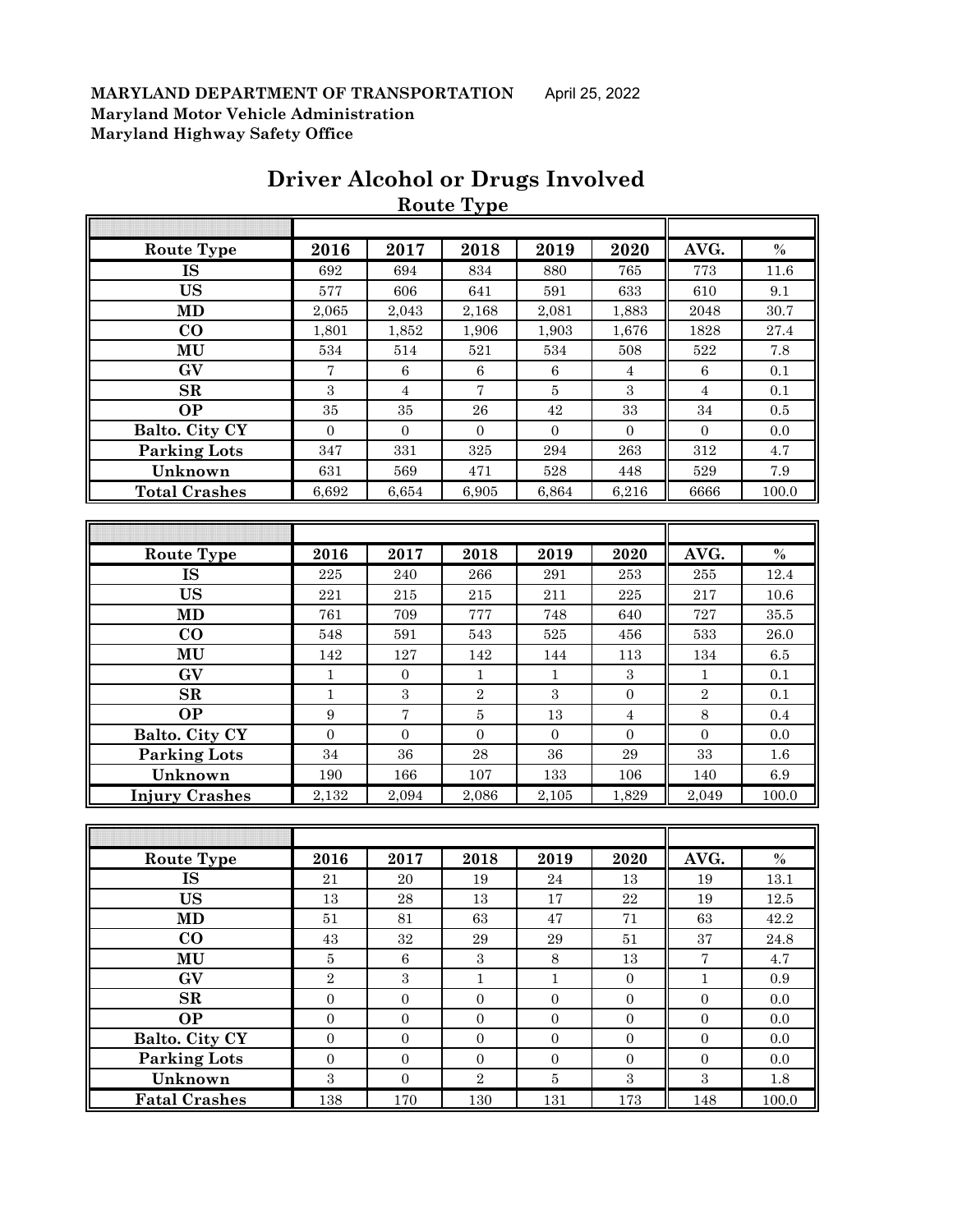| Driver Alcohol or Drugs Involved |  |  |
|----------------------------------|--|--|
| County                           |  |  |

| County                | 2016  | 2017  | 2018  | 2019  | 2020  | AVG.  | $\%$          |
|-----------------------|-------|-------|-------|-------|-------|-------|---------------|
| Allegany              | 53    | 53    | 54    | 45    | 71    | 55    | $_{0.8}$      |
| Anne Arundel          | 681   | 711   | 765   | 760   | 646   | 713   | 10.7          |
| <b>Baltimore</b>      | 825   | 830   | 969   | 939   | 819   | 876   | 13.1          |
| Calvert               | 148   | 144   | 148   | 119   | 127   | 137   | 2.1           |
| Caroline              | 60    | 56    | 48    | 52    | 45    | 52    | $_{0.8}$      |
| Carroll               | 152   | 179   | 194   | 194   | 170   | 178   | 2.7           |
| Cecil                 | 200   | 203   | 202   | 203   | 183   | 198   | 3.0           |
| <b>Charles</b>        | 280   | 253   | 220   | 243   | 193   | 238   | 3.6           |
| Dorchester            | 55    | 54    | 53    | 53    | 63    | 56    | 0.8           |
| Frederick             | 308   | 319   | 320   | 343   | 316   | 321   | 4.8           |
| Garrett               | 45    | 50    | 41    | 27    | 44    | 41    | 0.6           |
| Harford               | 277   | 263   | 280   | 305   | 274   | 280   | 4.2           |
| Howard                | 250   | 261   | 270   | 283   | 246   | 262   | 3.9           |
| Kent                  | 26    | 12    | 27    | 26    | 27    | 24    | 0.4           |
| Montgomery            | 908   | 944   | 863   | 815   | 737   | 853   | 12.8          |
| Prince George's       | 1.123 | 1.087 | 1,158 | 1.160 | 999   | 1.105 | 16.6          |
| Queen Anne's          | 70    | 81    | 74    | 78    | 91    | 79    | 1.2           |
| St. Mary's            | 159   | 116   | 160   | 157   | 147   | 148   | 2.2           |
| Somerset              | 39    | 42    | 29    | 31    | 36    | 35    | 0.5           |
| Talbot                | 54    | 63    | 78    | 59    | 71    | 65    | 1.0           |
| Washington            | 186   | 189   | 197   | 177   | 192   | 188   | 2.8           |
| Wicomico              | 169   | 140   | 152   | 157   | 157   | 155   | 2.3           |
| Worcester             | 188   | 196   | 169   | 178   | 179   | 182   | 2.7           |
| <b>Baltimore City</b> | 436   | 408   | 434   | 460   | 383   | 424   | 6.4           |
| <b>Total Crashes</b>  | 6,692 | 6,654 | 6,905 | 6,864 | 6,216 | 6,666 | 100.0         |
|                       |       |       |       |       |       |       |               |
|                       |       |       |       |       |       |       |               |
|                       |       |       |       |       |       |       |               |
| County                | 2016  | 2017  | 2018  | 2019  | 2020  | AVG.  | $\%$          |
| Allegany              | 24    | 30    | 24    | 18    | 22    | 24    | 1.2           |
| Anne Arundel          | 206   | 205   | 240   | 231   | 183   | 213   | 10.4          |
| <b>Baltimore</b>      | 275   | 286   | 320   | 283   | 275   | 288   | 14.0          |
| Calvert               |       |       |       |       |       |       |               |
|                       | 40    | 49    | 41    | 34    | 35    | 40    | 1.9           |
| Caroline              | 20    | 26    | 20    | 12    | 13    | 18    | 0.9           |
| Carroll               | 53    | 63    | 68    | 64    | 52    | 60    | 2.9           |
| Cecil                 | 73    | 66    | 61    | 68    | 57    | 65    | 3.2           |
| Charles               | 87    | 65    | 69    | 87    | 56    | 73    | 3.6           |
| Dorchester            | 16    | 14    | 18    | 21    | 24    | 19    | $_{0.9}$      |
| Frederick             | 108   | 117   | 90    | 118   | 103   | 107   | 5.2           |
| Garrett               | 19    | 21    | 17    | 10    | 17    | 17    | $_{0.8}$      |
| Harford               | 90    | 83    | 81    | 98    | 81    | 87    | 4.2           |
| Howard                | 79    | 87    | 72    | 85    | 63    | 77    | $\!.8$        |
| Kent                  | 15    | 6     | 9     | 12    | 12    | 11    | 0.5           |
| Montgomery            | 260   | 290   | 261   | 241   | 198   | 250   | 12.2          |
| Prince George's       | 321   | 282   | 288   | 301   | 227   | 284   | 13.8          |
| Queen Anne's          | 26    | 33    | 20    | 15    | 35    | 26    | 1.3           |
| St. Mary's            | 64    | 45    | 45    | 55    | 51    | 52    | $2.5\,$       |
| Somerset              | 13    | 17    | 11    | 12    | 11    | 13    | $_{0.6}$      |
| Talbot                | 21    | 24    | 22    | 20    | 19    | 21    | 1.0           |
| Washington            | 63    | 64    | 67    | 65    | 67    | 65    | 3.2           |
|                       |       |       |       |       |       |       |               |
| Wicomico              | 62    | 46    | 46    | 51    | 51    | 51    | $2.5\,$       |
| Worcester             | 58    | 48    | 48    | 45    | 54    | 51    | $2.5\,$       |
| <b>Baltimore City</b> | 139   | 127   | 148   | 159   | 123   | 139   | 6.8           |
| <b>Injury Crashes</b> | 2,132 | 2,094 | 2,086 | 2,105 | 1,829 | 2.049 | 100.0         |
|                       |       |       |       |       |       |       |               |
| County                | 2016  | 2017  | 2018  | 2019  | 2020  | AVG.  | $\frac{1}{2}$ |

| County                | 2016           | 2017           | 2018           | 2019           | 2020           | AVG.           | $\%$    |
|-----------------------|----------------|----------------|----------------|----------------|----------------|----------------|---------|
| Allegany              | 7              | $\theta$       | 1              | 3              | 1              | $\overline{2}$ | 1.6     |
| Anne Arundel          | 10             | 21             | 16             | 8              | 10             | 13             | 8.8     |
| <b>Baltimore</b>      | 16             | 21             | 25             | 12             | 17             | 18             | 12.3    |
| Calvert               | $\overline{2}$ | $\overline{2}$ | 1              | $\overline{2}$ | 6              | 3              | 1.8     |
| Caroline              | $\overline{4}$ | $\overline{2}$ | $\overline{2}$ | $\overline{2}$ | 1              | $\overline{2}$ | 1.5     |
| Carroll               | 5              | 5              | $\overline{4}$ | $\overline{4}$ | $\overline{4}$ | $\overline{4}$ | 3.0     |
| Cecil                 | 7              | 13             | 8              | $\overline{4}$ | 3              | 7              | 4.7     |
| <b>Charles</b>        | 9              | 10             | 5              | 9              | 8              | 8              | 5.5     |
| Dorchester            | $\mathbf{1}$   | 1              | $\overline{0}$ | $\overline{2}$ | 3              | 1              | 0.9     |
| Frederick             | 8              | 5              | $\overline{4}$ | 6              | 10             | 7              | 4.4     |
| Garrett               | 3              | 1              | 1              | 3              | 1              | $\overline{2}$ | $1.2\,$ |
| Harford               | $\overline{4}$ | $\overline{4}$ | 3              | 7              | 6              | 5              | $3.2\,$ |
| Howard                | 6              | 6              | 6              | 5              | 8              | 6              | 4.2     |
| Kent                  | 1              | $\overline{0}$ | $\theta$       | 1              | 3              | 1              | 0.7     |
| Montgomery            | 6              | 7              | 6              | 10             | 15             | 9              | 5.9     |
| Prince George's       | 20             | 32             | 21             | 21             | 36             | 26             | 17.5    |
| Queen Anne's          | 1              | 8              | 1              | $\overline{2}$ | 1              | 3              | 1.8     |
| St. Mary's            | 3              | 9              | 8              | $\overline{4}$ | 7              | 6              | 4.2     |
| Somerset              | 1              | 3              | $\Omega$       | $\theta$       | 1              | 1              | 0.7     |
| Talbot                | $\overline{2}$ | $\overline{4}$ | $\overline{2}$ | 1              | $\Omega$       | $\overline{2}$ | $1.2\,$ |
| Washington            | 1              | 3              | 5              | $\overline{4}$ | $\overline{4}$ | 3              | 2.3     |
| Wicomico              | $\overline{4}$ | 3              | $\mathbf{1}$   | 5              | $\overline{4}$ | 3              | 2.3     |
| Worcester             | 7              | $\overline{2}$ | $\overline{4}$ | $\mathfrak{D}$ | 5              | $\overline{4}$ | 2.7     |
| <b>Baltimore City</b> | 10             | 8              | 6              | 14             | 19             | 11             | 7.7     |
| <b>Fatal Crashes</b>  | 138            | 170            | 130            | 131            | 173            | 148            | 100.0   |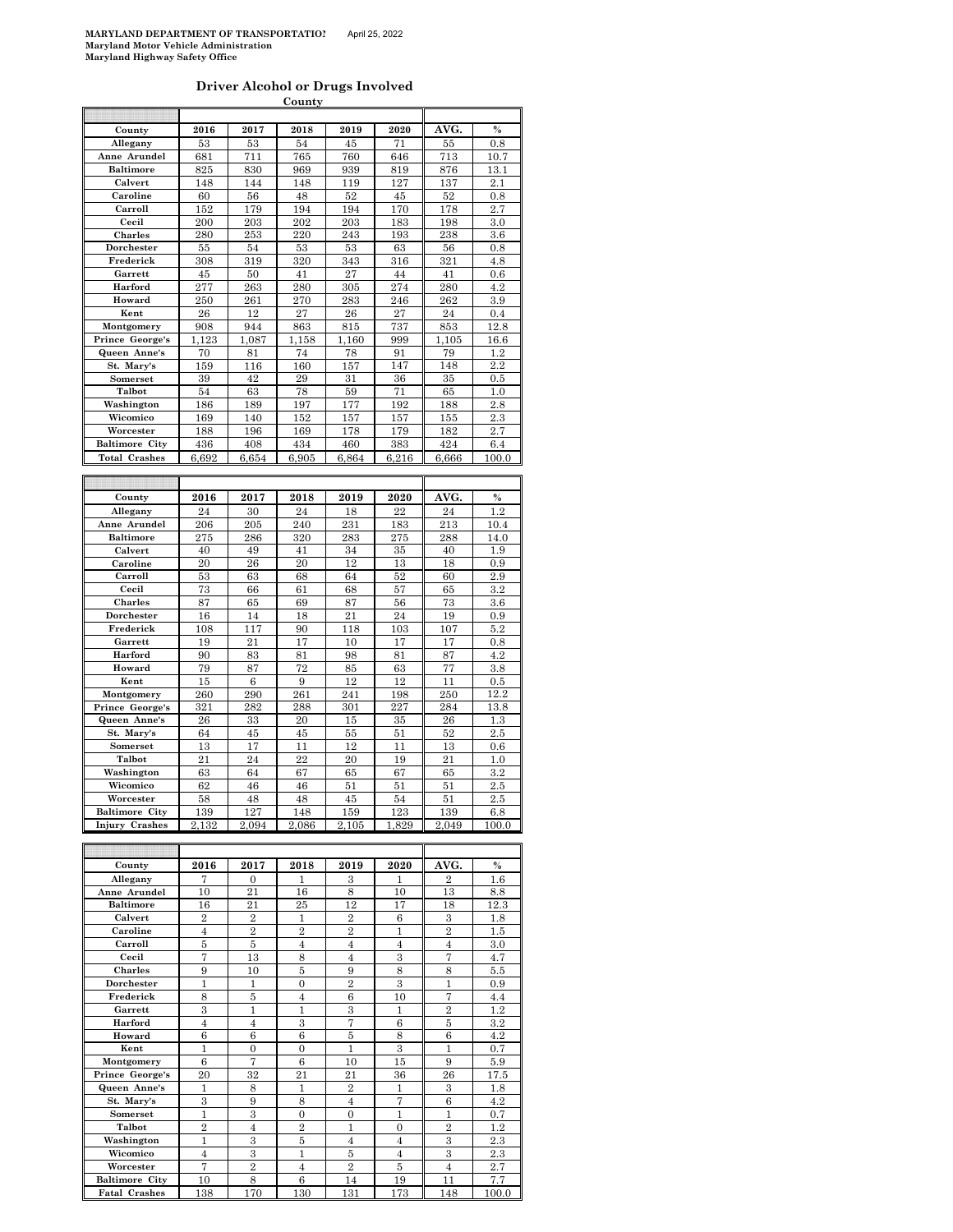|                      |                  |                  | Month            |                  |                  |                  |                  |
|----------------------|------------------|------------------|------------------|------------------|------------------|------------------|------------------|
|                      |                  |                  |                  |                  |                  |                  |                  |
| Month                | 2016             | 2017             | 2018             | 2019             | 2020             | AVG.             | $\%$             |
| January              | 503              | 521              | 488              | 505              | 517              | 507              | $\overline{7.6}$ |
| February             | 490              | 499              | 500              | 538              | 510              | 507              | 7.6              |
| March                | 540              | 566              | 579              | 646              | 476              | 561              | 8.4              |
| April                | 580              | 573              | 508              | 553              | 289              | 501              | 7.5              |
| May                  | 580              | 587              | 596              | 602              | 457              | 564              | 8.5              |
| June                 | 592              | 530              | 595              | 572              | 537              | 565              | $8.5\,$          |
| July                 | 549              | 586              | 563              | 575              | 618              | 578              | 8.7              |
| August               | 519              | 567              | 586              | 571              | 651              | 579              | 8.7              |
| September            | 572              | 544              | 596              | 566              | 544              | 564              | $8.5\,$          |
| October              | 629              | 574              | 584              | 539              | 594              | 584              | 8.8              |
| November             | 547              | 505              | 613              | 602              | 530              | 559              | 8.4              |
| December             | 591              | 602              | 697              | 595              | 493              | 596              | 8.9              |
| Unknown              | $\boldsymbol{0}$ | $\boldsymbol{0}$ | $\boldsymbol{0}$ | $\boldsymbol{0}$ | $\boldsymbol{0}$ | $\boldsymbol{0}$ | 0.0              |
| <b>Total Crashes</b> | 6,692            | 6,654            | 6,905            | 6,864            | 6,216            | 6,666            | 100.0            |
|                      |                  |                  |                  |                  |                  |                  |                  |
|                      |                  |                  |                  |                  |                  |                  |                  |
| Month                | 2016             | 2017             | 2018             | 2019             | 2020             | AVG.             | $\%$             |
| January              | 141              | 175              | 156              | 162              | 156              | 158              | 7.7              |
| February             | 153              | 165              | 156              | 151              | 132              | 151              | 7.4              |
| March                | 170              | 157              | 175              | 174              | 130              | 161              | 7.9              |
| April                | 194              | 193              | 153              | 174              | 91               | 161              | 7.9              |
| May                  | 183              | 175              | 185              | 181              | 108              | 166              | 8.1              |
| June                 | 190              | 177              | 177              | 186              | 172              | 180              | 8.8              |
| July                 | 168              | 195              | 170              | 202              | 190              | 185              | 9.0              |
| August               | 175              | 181              | 188              | 157              | 225              | 185              | 9.0              |
| September            | 201              | 160              | 192              | 175              | 178              | 181              | 8.8              |
| October              | 214              | 186              | 143              | 172              | 160              | 175              | 8.5              |
| November             | 157              | 156              | 188              | 188              | 145              | 167              | 8.1              |
| December             | 186              | 174              | 203              | 183              | 142              | 178              | 8.7              |
| Unknown              | $\boldsymbol{0}$ | $\boldsymbol{0}$ | $\boldsymbol{0}$ | $\boldsymbol{0}$ | $\boldsymbol{0}$ | $\boldsymbol{0}$ | 0.0              |
| Injury Crashes       | 2,132            | 2,094            | 2,086            | 2,105            | 1,829            | 2,049            | $100.0\,$        |
|                      |                  |                  |                  |                  |                  |                  |                  |
|                      |                  |                  |                  |                  |                  |                  |                  |
| Month                | 2016             | 2017             | 2018             | 2019             | 2020             | AVG.             | $\%$             |
| January              | 8                | 8                | 14               | 6                | 9                | 9                | 6.1              |
| February             | 14               | 10               | 8                | 17               | 8                | 11               | 7.7              |
| March                | $\boldsymbol{6}$ | 14               | 10               | 10               | 19               | 12               | 8.0              |
| April                | 19               | 19               | 11               | 11               | $\,6\,$          | 13               | 8.9              |
| May                  | 10               | 15               | 14               | 9                | 11               | 12               | 8.0              |
| June                 | 13               | 12               | 13               | 13               | 14               | 13               | 8.8              |
| July                 | 11               | 22               | $9\phantom{.0}$  | $\boldsymbol{9}$ | 23               | 15               | 10.0             |
| August               | 14               | 23               | 18               | 11               | 24               | 18               | 12.1             |
| September            | 11               | 18               | 9                | 11               | 18               | 13               | 9.0              |
| October              | $\overline{7}$   | 10               | 10               | 10               | 21               | 12               | 7.8              |
| November             | 13               | $\overline{5}$   | $\overline{4}$   | $\boldsymbol{9}$ | 10               | $8\,$            | 5.5              |
| December             | 12               | 14               | 10               | 15               | 10               | 12               | 8.2              |
| Unknown              | $\overline{0}$   | $\overline{0}$   | $\overline{0}$   | $\overline{0}$   | $\mathbf{0}$     | $\boldsymbol{0}$ | 0.0              |
| <b>Fatal Crashes</b> | 138              | 170              | 130              | 131              | 173              | 148              | 100.0            |

## **Driver Alcohol or Drugs Involved**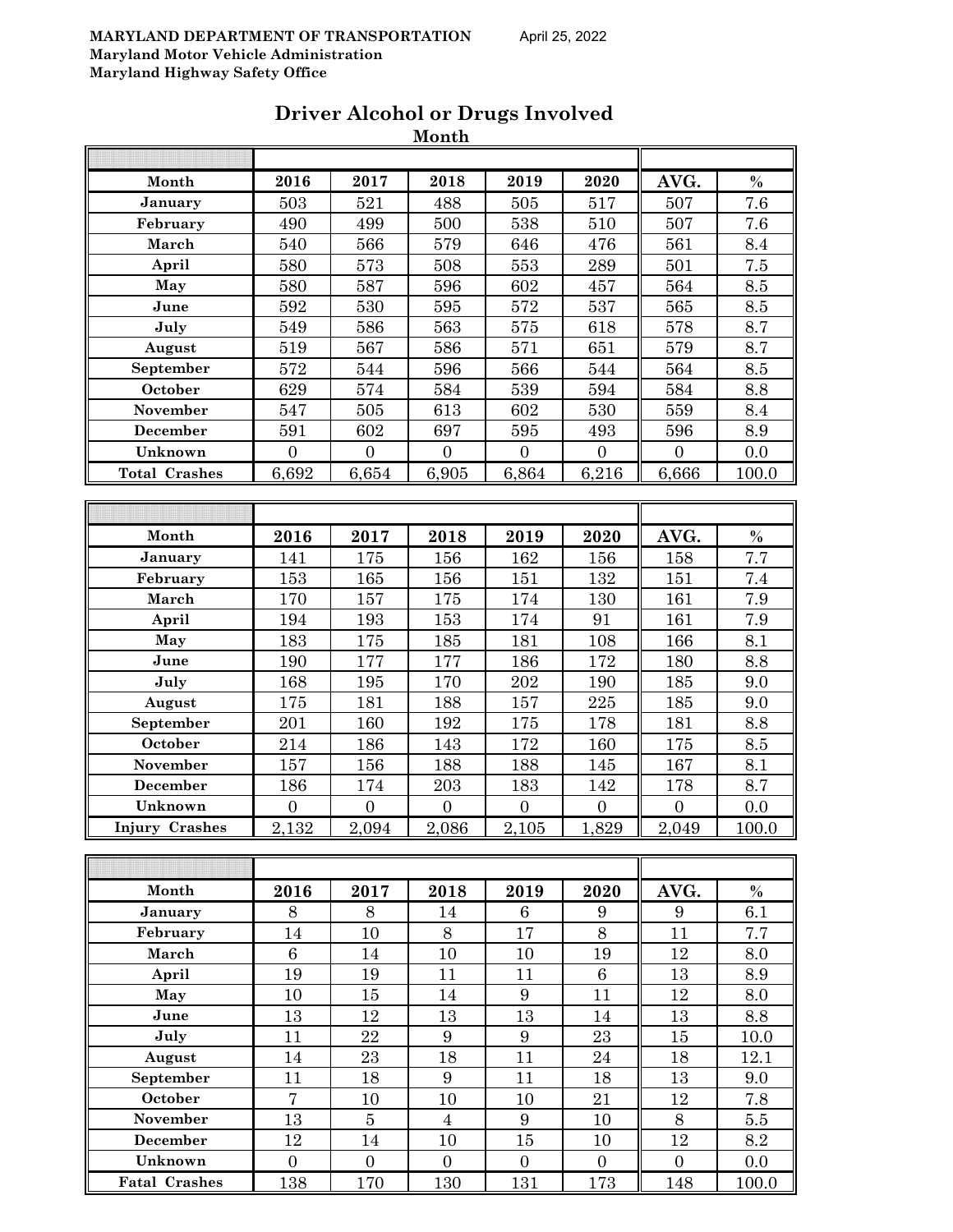#### April 25, 2022

## **Driver Alcohol or Drugs Involved Day of Week**

| Day of Week          | 2016             | 2017           | 2018           | 2019           | 2020           | AVG.           | $\frac{0}{0}$ |
|----------------------|------------------|----------------|----------------|----------------|----------------|----------------|---------------|
| Monday               | 684              | 695            | 818            | 785            | 722            | 741            | 11.1          |
| Tuesday              | 650              | 643            | 688            | 700            | 661            | 668            | 10.0          |
| Wednesday            | 638              | 692            | 725            | 687            | 691            | 687            | 10.3          |
| Thursday             | 781              | 689            | 788            | 787            | 721            | 753            | 11.3          |
| Friday               | 1,030            | 1,034          | 1,033          | 1,045          | 942            | 1,017          | 15.3          |
| Saturday             | 1,480            | 1,505          | 1,474          | 1,422          | 1,280          | 1,432          | 21.5          |
| Sunday               | 1,429            | 1,396          | 1,379          | 1,438          | 1,199          | 1,368          | 20.5          |
| Unknown              | $\overline{0}$   | $\overline{0}$ | $\overline{0}$ | $\overline{0}$ | $\overline{0}$ | $\overline{0}$ | 0.0           |
| <b>Total Crashes</b> | 6,692            | 6,654          | 6,905          | 6,864          | 6,216          | 6,666          | 100.0         |
|                      |                  |                |                |                |                |                |               |
|                      |                  |                |                |                |                |                |               |
| Day of Week          | 2016             | 2017           | 2018           | 2019           | 2020           | AVG.           | $\%$          |
| Monday               | 223              | 224            | 243            | 213            | 223            | 225            | 11.0          |
| Tuesday              | 209              | 206            | 238            | 233            | 194            | 216            | 10.5          |
| Wednesday            | 199              | 220            | 213            | 229            | 214            | 215            | 10.5          |
| Thursday             | 245              | 226            | 231            | 267            | 199            | 234            | 11.4          |
| Friday               | 343              | 336            | 337            | 311            | 296            | 325            | 15.8          |
| Saturday             | 457              | 462            | 424            | 431            | 370            | 429            | 20.9          |
| Sunday               | 456              | 420            | 400            | 421            | 333            | 406            | 19.8          |
| Unknown              | $\overline{0}$   | $\overline{0}$ | $\overline{0}$ | $\overline{0}$ | $\overline{0}$ | $\overline{0}$ | 0.0           |
| Injury Crashes       | 2,132            | 2,094          | 2,086          | 2,105          | 1,829          | 2,049          | 100.0         |
|                      |                  |                |                |                |                |                |               |
|                      |                  |                |                |                |                |                |               |
| Day of Week          | 2016             | 2017           | 2018           | 2019           | 2020           | AVG.           | $\%$          |
| Monday               | 21               | 19             | 15             | 15             | 24             | 19             | 12.7          |
| Tuesday              | 10               | 15             | 11             | 15             | 20             | 14             | 9.6           |
| Wednesday            | 9                | 23             | 14             | 6              | 15             | 13             | 9.0           |
| Thursday             | 21               | 17             | 12             | 12             | 24             | 17             | 11.6          |
| Friday               | 20               | 19             | 15             | 17             | 18             | 18             | 12.0          |
| Saturday             | 37               | 39             | 28             | 34             | 36             | 35             | 23.5          |
| Sunday               | $20\,$           | 38             | 35             | $32\,$         | 36             | 32             | 21.7          |
| Unknown              | $\boldsymbol{0}$ | $\overline{0}$ | $\overline{0}$ | $\overline{0}$ | $\mathbf{0}$   | $\overline{0}$ | 0.0           |
| <b>Fatal Crashes</b> | 138              | 170            | 130            | 131            | 173            | 148            | 100.0         |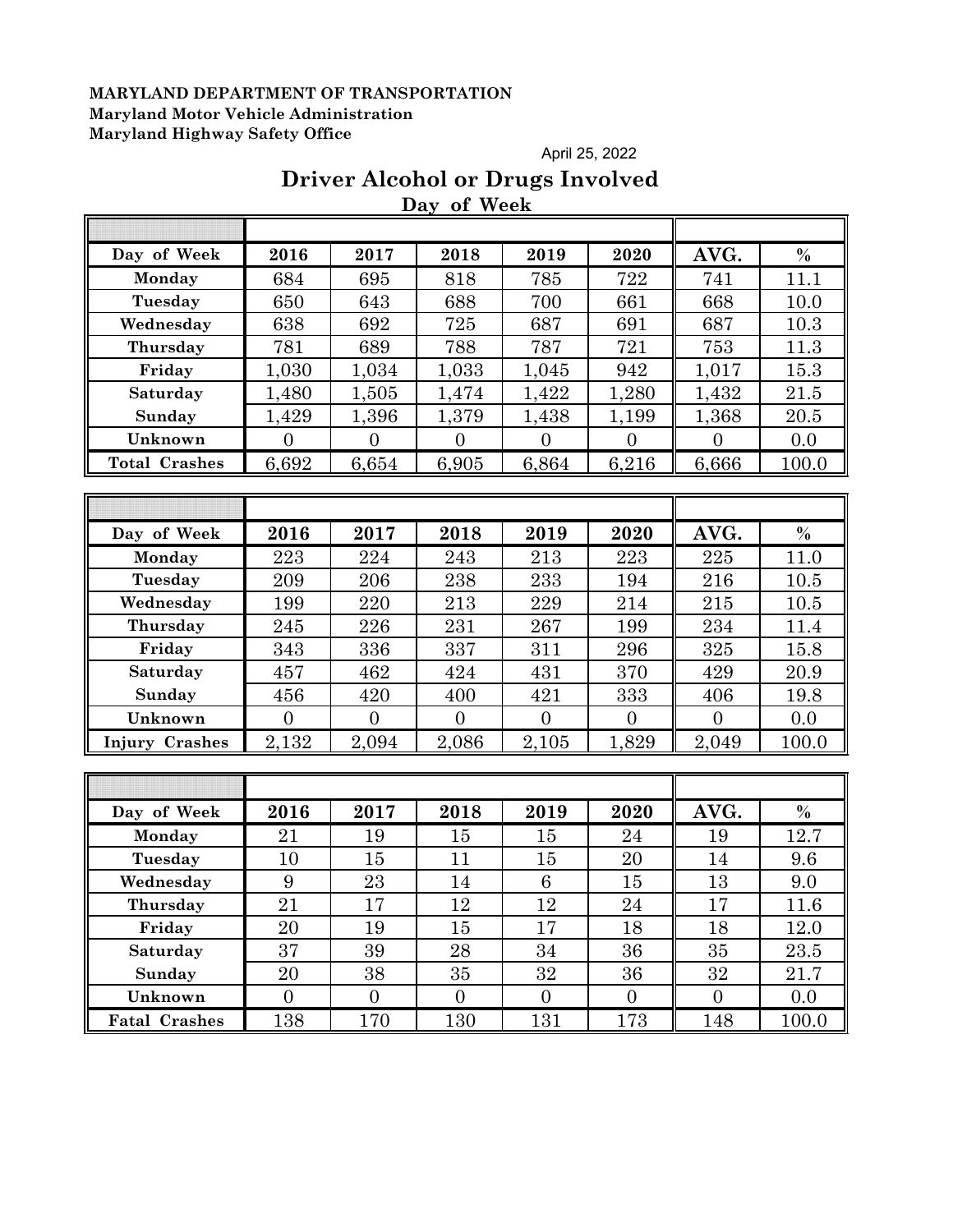#### **Driver Alcohol or Drugs Involved Time of Day**

| Time of Day                   | 2016             | 2017           | 2018             | 2019             | 2020       | AVG.             | $\frac{0}{0}$ |
|-------------------------------|------------------|----------------|------------------|------------------|------------|------------------|---------------|
| 12:00 Midnight                | 455              | 472            | 553              | 497              | 396        | 475              | 7.1           |
| 1:00                          | 521              | 484            | 518              | 517              | 389        | 486              | 7.3           |
|                               | 527              | 550            | 507              | 471              | 352        | 481              | 7.2           |
| 2:00                          |                  |                |                  |                  |            | 320              |               |
| 3:00                          | 375              | 335            | 354              | 312              | 225        |                  | 4.8           |
| 4:00                          | 207              | 194            | 235              | 181              | 141        | 192              | $_{2.9}$      |
| 5:00                          | 132              | 156            | 107              | 109              | 96         | 120              | 1.8           |
| 6:00                          | 111              | 116            | 104              | 109              | 76         | 103              | 1.5           |
| 7:00                          | 97               | 94             | 88               | 102              | 94         | 95               | 1.4           |
| 8:00                          | 100              | 93             | 98               | 101              | 96         | 98               | 1.5           |
| 9:00                          | 80               | 96             | 106              | 99               | 83         | 93               | 1.4           |
| 10:00                         | 117              | 119            | 140              | 131              | 111        | 124              | 1.9           |
| 11:00                         | 130              | 127            | 117              | 123              | 139        | 127              | 1.9           |
| 12:00 Noon                    | 134              | 145            | 153              | 147              | 158        | 147              | 2.2           |
| 1:00                          | 126              | 137            | 154              | 184              | 175        | 155              | 2.3           |
| 2:00                          | 154              | 176            | 195              | 190              | 169        | 177              | 2.7           |
| 3:00                          | 216              | 210            | 234              | 199              | 275        | 227              | 3.4           |
| 4:00                          | 234              | 263            | 285              | 291              | 278        | 270              | 4.1           |
| 5:00                          | 330              | 319            | 322              | 328              | 348        | 329              | 4.9           |
| 6:00                          | 385              | 343            | 377              | 373              | 396        | 375              | 5.6           |
| 7:00                          | 393              | 375            | 397              | 432              | 368        | 393              | 5.9           |
| 8:00                          | 425              | 422            | 461              | 453              | 432        | 439              | 6.6           |
| 9:00                          | 453              | 438            | 482              | 501              | 486        | 472              | 7.1           |
| 10:00                         | 474              | 465            | 439              | 514              | 470        | 472              | 7.1           |
| 11:00                         | 516              | 525            | 479              | 500              | 463        | 497              | 7.4           |
| Unknown                       | $\boldsymbol{0}$ | $\,0\,$        | $\boldsymbol{0}$ | $\boldsymbol{0}$ | $\,0\,$    | $\boldsymbol{0}$ | 0.0           |
| <b>Total Crashes</b>          | 6,692            | 6,654          | 6,905            | 6,864            | 6,216      | 6,666            | 100.0         |
|                               |                  |                |                  |                  |            |                  |               |
|                               |                  |                |                  |                  |            |                  |               |
| Time of Day                   | 2016             | 2017           | 2018             | 2019             | 2020       | AVG.             | $\%$          |
| 12:00 Midnight                | 136              | 118            | 141              |                  | 114        | 132              |               |
| 1:00                          | 157              | 135            | 147              | 151<br>144       | 97         | 136              | 6.4<br>6.6    |
|                               | 156              | 154            | 131              | 116              | 99         | 131              | 6.4           |
| 2:00                          |                  |                |                  | 76               |            |                  |               |
| 3:00                          | 112              | 96             | 102              |                  | 54         | 88               | 4.3           |
| 4:00                          | 57               | 56             | 63               | 57               | 46         | 56               | 2.7           |
| 5:00                          | 33               | 54             | 25               | 29               | 25         | 33               | 1.6           |
| 6:00                          | 36               | 36             | 39               | 26               | 23         | 32               | 1.6           |
| 7:00                          | 30               | 35             | 24               | 37               | 34         | 32               | 1.6           |
| 8:00                          | 38               | 35             | 29               | 39               | 36         | 35               | 1.7           |
| 9:00                          | 24               | 34             | 36               | 28               | 27         | 30               | 1.5           |
| 10:00                         | 44               | 48             | 48               | 47               | 30         | 43               | 2.1           |
| 11:00                         | 49               | 43             | 48               | 49               | 41         | 46               | 2.2           |
| 12:00 Noon                    | 50               | 49             | 59               | 52               | 52         | 52               | 2.6           |
| 1:00                          | 44               | 53             | 44               | 58               | 61         | 52               | 2.5           |
| 2:00                          | 58               | 61             | 68               | 66               | 65         | 64               | 3.1           |
| 3:00                          | 85               | 73             | 80               | 64               | 82         | 77               | 3.7           |
| 4:00                          | 99               | 77             | 92               | 98               | 89         | 91               | 4.4           |
| 5:00                          | 99               | 116            | 103              | 109              | 101        | 106              | 5.2           |
| 6:00                          | 143              | 124            | 134              | 139              | 119        | 132              | 6.4           |
| 7:00                          | 128              | 115            | 132              | 132              | 109        | 123              | 6.0           |
|                               |                  |                |                  |                  |            |                  | 6.5           |
| 8:00                          | 121              | 139            | 139              | 138              | 128        | 133              |               |
| 9:00                          | 146              | 138            | 135              | 154              | 146        | 144              | 7.0           |
| 10:00                         | 143              | 152            | 132              | 166              | 124        | 143              | 7.0           |
| 11:00                         | 144              | 153            | 135              | 130              | 127        | 138              | 6.7           |
| Unknown                       | $\Omega$         | $\overline{0}$ | $\theta$         | $\overline{0}$   | $\Omega$   | $\theta$         | 0.0           |
| Injury Crashes                | 2,132            | 2,094          | 2,086            | 2,105            | 1,829      | 2,049            | 100.0         |
|                               |                  |                |                  |                  |            |                  |               |
|                               |                  |                |                  |                  |            |                  |               |
|                               |                  |                |                  |                  |            |                  |               |
| Time of Day<br>12:00 Midnight | 2016<br>15       | 2017<br>11     | 2018<br>12       | 2019<br>11       | 2020<br>15 | AVG.<br>13       | $\%$<br>8.6   |

| Time of Day          | 40 I O         | 40 L I         | 4010           | 40 L J         | 4040             | Avu.           | 70    |
|----------------------|----------------|----------------|----------------|----------------|------------------|----------------|-------|
| 12:00 Midnight       | 15             | 11             | 12             | 11             | 15               | 13             | 8.6   |
| 1:00                 | 9              | 10             | 13             | 13             | 14               | 12             | 8.0   |
| 2:00                 | 6              | 17             | 13             | 14             | 13               | 13             | 8.5   |
| 3:00                 | 13             | 10             | 9              | 10             | 6                | 10             | 6.5   |
| 4:00                 | $\overline{4}$ | $\overline{4}$ | 6              | 5              | $\overline{4}$   | 5              | 3.1   |
| 5:00                 | $\,2\,$        | $\overline{4}$ | $\,2\,$        | $\overline{2}$ | 3                | $\,3$          | 1.8   |
| 6:00                 | $\overline{4}$ | $\overline{4}$ | $\mathbf{1}$   | $\mathbf{0}$   | $\mathbf{0}$     | $\overline{2}$ | 1.2   |
| 7:00                 | 3              | 3              | $\overline{2}$ | $\overline{4}$ | 5                | 3              | 2.3   |
| 8:00                 | $\mathbf{0}$   | 3              | $\overline{2}$ | 3              | $\mathbf{1}$     | $\overline{2}$ | 1.2   |
| 9:00                 | 3              | 5              | $\overline{3}$ | $\mathbf{1}$   | $\overline{2}$   | 3              | 1.9   |
| 10:00                | $\overline{4}$ | $\overline{2}$ | $\,2\,$        | $\Omega$       | $\mathbf{1}$     | $\,2\,$        | 1.2   |
| 11:00                | $\overline{4}$ | $\mathbf{0}$   | $\overline{4}$ | $\overline{2}$ | 3                | $\,3\,$        | 1.8   |
| 12:00 Noon           | $\overline{2}$ | $6\phantom{1}$ | $\overline{4}$ | $\Omega$       | 3                | 3              | 2.0   |
| 1:00                 | $\overline{7}$ | 5              | $\overline{7}$ | $\overline{2}$ | 3                | 5              | 3.2   |
| 2:00                 | $\overline{2}$ | 5              | $\overline{4}$ | 3              | $\overline{4}$   | $\overline{4}$ | 2.4   |
| 3:00                 | 3              | 5              | 5              | $\overline{2}$ | 7                | $\overline{4}$ | 3.0   |
| 4:00                 | 6              | $6\phantom{1}$ | $\overline{2}$ | $\overline{4}$ | $\boldsymbol{3}$ | $\overline{4}$ | 2.8   |
| 5:00                 | 6              | 10             | $6\phantom{1}$ | 5              | 5                | 6              | 4.3   |
| 6:00                 | 5              | $\overline{4}$ | 8              | 8              | 6                | 6              | 4.2   |
| 7:00                 | 6              | $\overline{7}$ | $\overline{4}$ | $\overline{7}$ | 11               | $\overline{7}$ | 4.7   |
| 8:00                 | 9              | 17             | $\,3$          | $\overline{7}$ | 20               | 11             | 7.5   |
| 9:00                 | 6              | 12             | $\overline{7}$ | $\overline{7}$ | 13               | 9              | 6.1   |
| 10:00                | 10             | 10             | 6              | 10             | 19               | 11             | 7.4   |
| 11:00                | 9              | 10             | 5              | 11             | 12               | 9              | 6.3   |
| Unknown              | $\Omega$       | $\Omega$       | $\Omega$       | $\Omega$       | $\Omega$         | $\Omega$       | 0.0   |
| <b>Fatal Crashes</b> | 138            | 170            | 130            | 131            | 173              | 148            | 100.0 |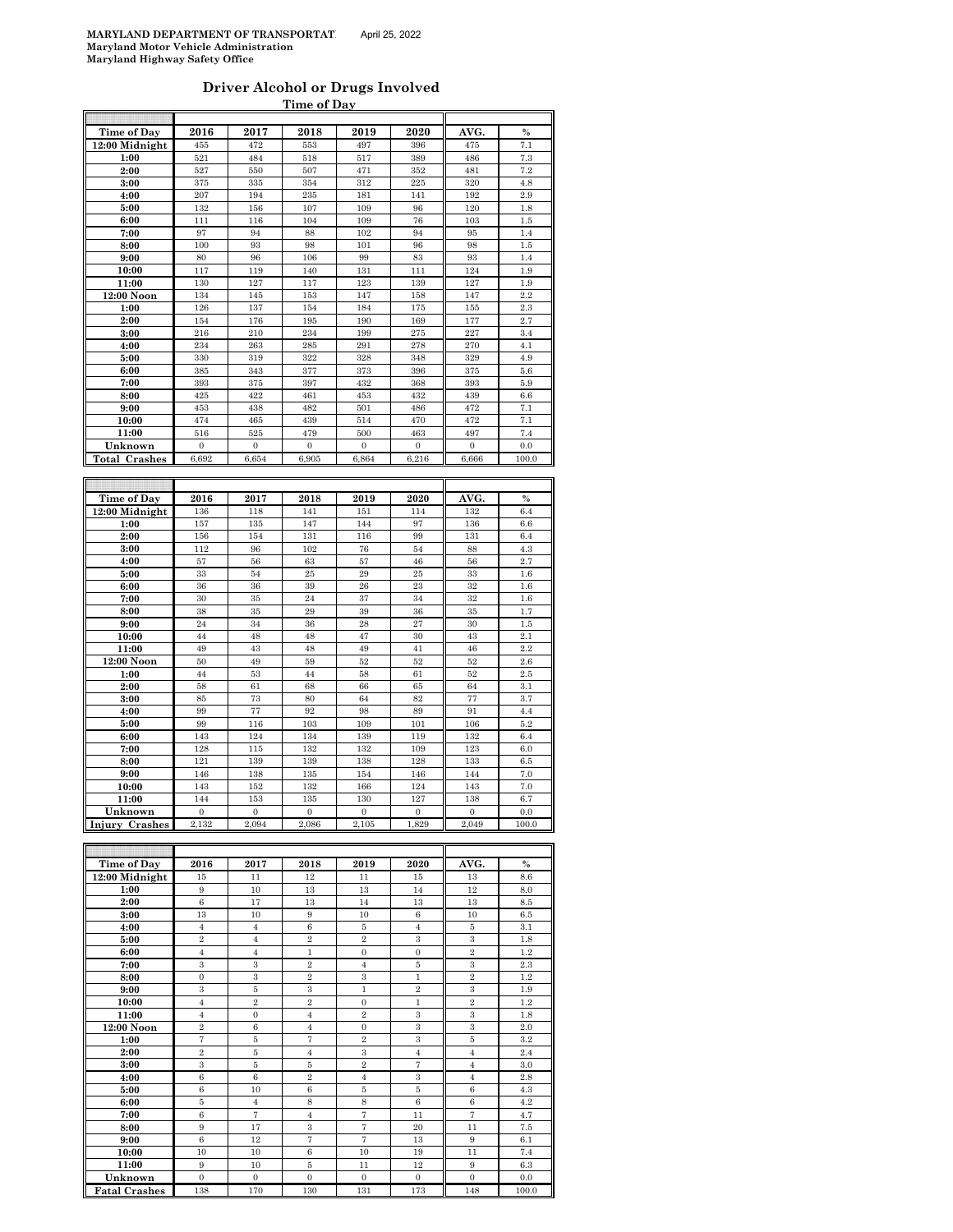| Driver Alcohol or Drugs Involved |  |
|----------------------------------|--|
| Driver Age                       |  |

| Driver Age                           | 2016              | 2017             | 2018           | 2019           | 2020             | AVG.              | %            |
|--------------------------------------|-------------------|------------------|----------------|----------------|------------------|-------------------|--------------|
| 15 and Under                         | 9                 | 7                | 5              | 7              | 7                | 7                 | 0.1          |
| 16                                   | 13                | 7                | 9              | 13             | 7                | 10                | 0.1          |
| 17                                   | 57                | 63               | 49             | 31             | 41               | 48                | 0.4          |
| 18                                   | 126               | 106              | 72             | 103            | 89               | 99                | 0.9          |
| 19                                   | 144               | 116              | 113            | 122            | 105              | 120               | $1.0\,$      |
| 20                                   | 174               | 169              | 162            | 164            | 149              | 164               | 1.4          |
| $21 - 24$                            | 1,218             | 1,147            | 1,079          | 1,064          | 918              | 1,085             | 9.4          |
| 29<br>25 -                           | 1,630             | 1,591            | 1,688          | 1,628          | 1,387            | 1,585             | 13.7         |
| 30<br>34<br>$\blacksquare$           | 1,369             | 1.324            | 1,461          | 1,454          | 1,292            | 1,380             | 12.0         |
| 35 -<br>39                           | 1,105             | 1,151            | 1,250          | 1,180          | 1,119            | 1,161             | 10.1         |
| 40<br>$-44$                          | 891               | 884              | 932            | 986            | 900              | 919               | 8.0          |
| 45<br>$-49$                          | 838               | 848              | 845            | 841            | 716              | 818               | 7.1          |
| 50<br>54<br>$\overline{\phantom{a}}$ | 837               | 787              | 805            | 880            | 699              | 802               | 6.9          |
| 59<br>55<br>$\overline{\phantom{a}}$ | 666               | 713              | 686            | 691            | 640              | 679               | 5.9          |
| 60<br>$\overline{\phantom{a}}$<br>64 | 365               | 424              | 423            | 471            | 424              | 421               | 3.7          |
| 65 -<br>69                           | 209               | 235              | 227            | 252            | 236              | 232               | $2.0\,$      |
| $70 - 79$                            | 159               | 161              | 195            | 192            | 167              | 175               | $1.5\,$      |
| $80 +$                               | 35                | 47               | 56             | 52             | 38               | 46                | 0.4          |
| Unknown                              | 1,748             | 1,702            | 1,835          | 1,884          | 1,777            | 1,789             | 15.5         |
| <b>Total Drivers</b>                 | 11,593            | 11,482           | 11,892         | 12,015         | 10,711           | 11,539            | 100.0        |
|                                      |                   |                  |                |                |                  |                   |              |
|                                      |                   |                  |                |                |                  |                   |              |
| Driver Age                           | 2016              | 2017             | 2018           | 2019           | 2020             | AVG.              | $\%$         |
| 15 and Under                         | $\overline{2}$    | $\overline{2}$   | 1              | 0              | $\boldsymbol{2}$ | 1                 | 0.1          |
| 16                                   | $\overline{4}$    | $\boldsymbol{0}$ | 3              | 8              | 3                | $\overline{4}$    | $0.2\,$      |
| 17                                   | 12                | 14               | 10             | 6              | 9                | 10                | $0.5\,$      |
| 18                                   | 29                | 20               | 17             | 27             | 16               | 22                | 1.0          |
| 19                                   | 44                | 34               | 24             | 37             | 23               | 32                | 1.4          |
| 20                                   | 42                | 42               | 35             | 49             | 30               | 40                | 1.8          |
| $21 - 24$<br>25                      | 277               | 289              | 238            | 240            | 218              | 252               | 11.3         |
| 29<br>$\overline{\phantom{a}}$       | 399               | 342              | 403            | 365            | 329              | 368               | 16.4         |
| $30 -$<br>34<br>$35 - 39$            | 303<br>246        | 324<br>258       | 331<br>261     | 323<br>264     | 299<br>209       | 316<br>248        | 14.1<br>11.1 |
| $40 - 44$                            | 201               | 198              | 198            | 202            | 190              |                   |              |
| 45 - 49                              | 191               | 194              | 189            | 168            | 141              | 198<br>177        | 8.8<br>7.9   |
| 50<br>$\overline{\phantom{a}}$<br>54 | 202               | 199              | 179            | 190            | 177              | 189               | 8.5          |
| 55<br>59<br>$\overline{\phantom{a}}$ | 167               | 181              | 184            | 165            | 134              | 166               | 7.4          |
| 64<br>$60 -$                         | 86                | 109              | 91             | 118            | 93               | 99                | 4.4          |
| 65 -<br>69                           | 49                | 64               | 44             | 69             | 57               | 57                | $2.5\,$      |
| $70 - 79$                            | 39                | 38               | 50             | 42             | 42               | 42                | $1.9\,$      |
| $80 +$                               | 9                 | 16               | 14             | 17             | 7                | 13                | $0.6\,$      |
| Unknown                              | 8                 | 5                | 8              | $\overline{7}$ | $\overline{7}$   | $\scriptstyle{7}$ | 0.3          |
| <b>Injured Drivers</b>               | 2,310             | 2,329            | 2,280          | 2,297          | 1,986            | 2,240             | 100.0        |
|                                      |                   |                  |                |                |                  |                   |              |
|                                      |                   |                  |                |                |                  |                   |              |
| Driver Age                           | 2016              | 2017             | 2018           | 2019           | 2020             | AVG.              | $\%$         |
| 15 and Under                         | 0                 | 0                | 0              | 0              | 0                | 0                 | 0.0          |
| 16                                   | 0                 | 0                | $\mathbf{0}$   | 1              | 0                | 0                 | $0.2\,$      |
| 17                                   | $\boldsymbol{0}$  | 1                | $\mathbf{0}$   | $\mathbf{1}$   | $\overline{0}$   | $\boldsymbol{0}$  | 0.3          |
| 18                                   | 0                 | $\,3$            | 1              | 0              | 1                | 1                 | 0.8          |
| 19                                   | $\overline{0}$    | $\overline{2}$   | $\overline{0}$ | $\mathbf{1}$   | $\overline{0}$   | $\mathbf{1}$      | $0.5\,$      |
| 20                                   | $\,3$             | $\mathbf 1$      | $\mathbf{1}$   | $\overline{2}$ | $\overline{2}$   | $\overline{2}$    | $1.5\,$      |
| $21 - 24$                            | 13                | 19               | 12             | 20             | 17               | 16                | 13.5         |
| $25 - 29$                            | 24                | 18               | 10             | 14             | 32               | $20\,$            | 16.3         |
| $30 - 34$                            | 14                | 16               | 17             | 13             | 16               | 15                | 12.6         |
| $35 - 39$                            | 12                | 14               | 12             | 9              | $\bf{22}$        | 14                | 11.5         |
| $40 - 44$                            | 12                | 17               | $\overline{4}$ | 8              | 12               | 11                | 8.8          |
| $45 - 49$                            | 11                | 11               | 6              | 8              | 7                | 9                 | 7.1          |
| $50 - 54$                            | 7                 | 13               | 10             | 9              | 12               | 10                | 8.5          |
| $55 - 59$                            | $\scriptstyle{7}$ | 12               | 9              | 8              | 12               | 10                | 8.0          |

**Driver Fatalities** 117 142 88 106 149 **Driver pages - all drivers involved.**

**60 - 64 5 4 1 2 7 1 4 4 3.2 65 - 69** 4 1 1 1 2 2 2 2 1.7 **70 - 79** | 3 | 3 | 2 | 5 | 5 | 4 | 3.0 **80 +** 0 1 2 1 1 1 0.8 **Unknown** 2 6 0 2 1 2 1.8<br> **EXECUTE:** 117 142 88 106 149 120 100.0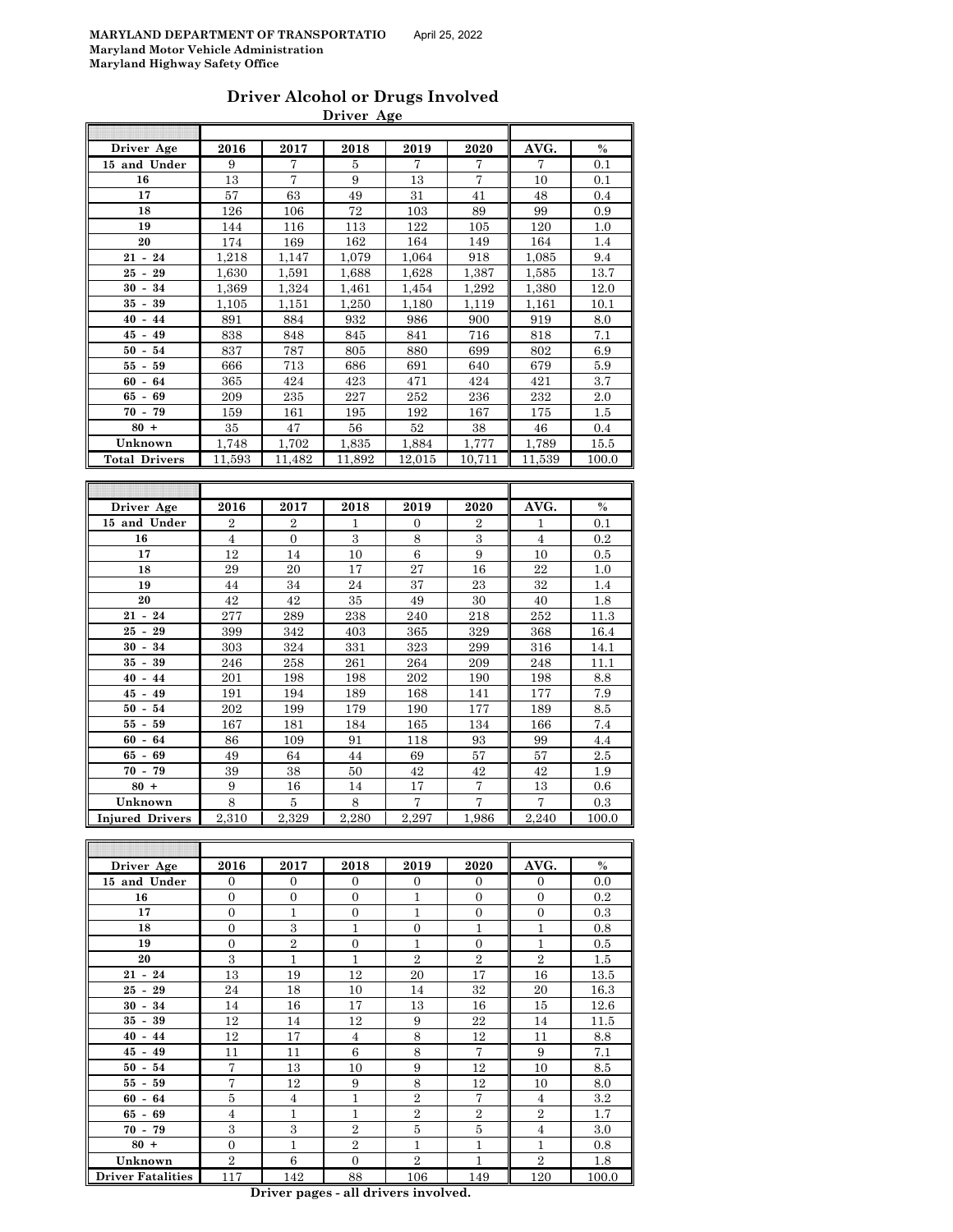## **Driver Alcohol or Drugs Involved Driver Gender**

| Driver Gender        | 2016  | 2017  | 2018   | 2019   | 2020   | AVG.   | $\%$  |
|----------------------|-------|-------|--------|--------|--------|--------|-------|
| Male                 | 6,939 | 6,844 | 7,026  | 7,060  | 6,456  | 6,865  | 59.5  |
| Female               | 2,896 | 2,900 | 3,005  | 3,047  | 2,467  | 2,863  | 24.8  |
| Unknown              | 1,758 | 1,738 | 1,861  | 1,908  | 1,788  | 1.811  | 15.7  |
| <b>Total Drivers</b> | ,593  | 482   | 11,892 | 12,015 | 10,711 | 11,539 | 100.0 |

| Driver Gender          | 2016   | 2017  | 2018  | 2019  | 2020  | AVG.   | $\frac{0}{0}$ |
|------------------------|--------|-------|-------|-------|-------|--------|---------------|
| Male                   | .558   | 1,543 | 1,506 | l,478 | 1,400 | ,497   | 66.8          |
| Female                 | 739    | 769   | 756   | 805   | 573   | 728    | 32.5          |
| Unknown                | $13\,$ |       | 18    | 14    | 13    | $15\,$ | 0.7           |
| <b>Driver Injuries</b> | 2,310  | 2,329 | 2,280 | 2,297 | .986  | 2,240  | 100.0         |

| Driver Gender            | 2016 | 2017 | 2018 | 2019    | 2020 | AVG. | $\%$  |
|--------------------------|------|------|------|---------|------|------|-------|
| Male                     | 99   | 121  | 70   | 89      | 124  | 101  | 83.6  |
| Female                   | 16   | 21   | 18   | 16      | 25   | 19   | 15.9  |
| Unknown                  |      |      |      |         |      |      | 0.5   |
| <b>Driver Fatalities</b> | 117  | 142  | 88   | $106\,$ | 149  | 120  | 100.0 |

**Driver pages - all drivers involved.**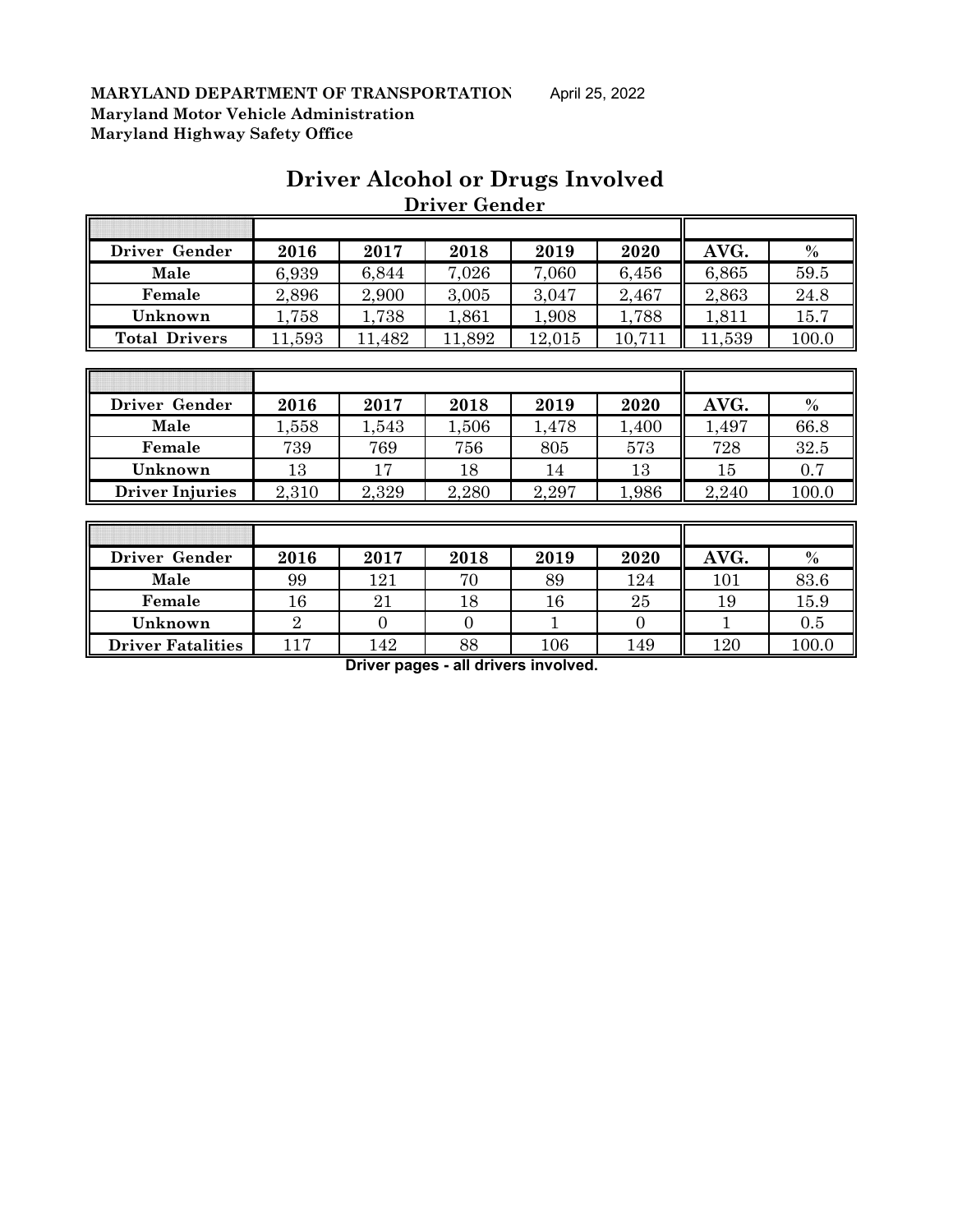#### **Driver Alcohol or Drugs Involved Driver Safety Equipment Use**

| <b>Safety Equipment</b>             | 2016             | 2017             | 2018             | 2019             | 2020             | AVG.             | $\%$          |
|-------------------------------------|------------------|------------------|------------------|------------------|------------------|------------------|---------------|
| Not Applicable                      | 441              | 444              | 471              | 482              | 461              | 460              | 4.0           |
|                                     |                  |                  |                  |                  |                  |                  |               |
| None                                | 565              | 543              | 557              | 575              | 609              | 570              | 4.9           |
| Lap belt only                       | 19               | 34               | 31               | 15               | 16               | 23               | 0.2           |
| Shoulder belt only                  | 58               | 70               | 62               | 62               | 40               | 58               | 0.5           |
| Shoulder/Lap belt(s)                | 7.340            | 7,199            | 7,432            | 7,462            | 6,341            | 7,155            | 62.0          |
| Child/Youth restraint               | 0                | $\boldsymbol{0}$ | 0                | 0                | 0                | 0                | 0.0           |
| Child restraint forward             | $\mathbf{0}$     | 1                | $\overline{0}$   | $\overline{0}$   | $\overline{0}$   | $\overline{0}$   | 0.0           |
|                                     |                  |                  |                  |                  |                  |                  |               |
| Child restraint rear                | $\overline{0}$   | $\overline{0}$   | $\overline{0}$   | $\mathbf{1}$     | $\boldsymbol{0}$ | $\boldsymbol{0}$ | 0.0           |
| <b>Booster</b> seat                 | $\mathbf{0}$     | $\overline{0}$   | $\overline{0}$   | $\overline{0}$   | $\overline{0}$   | $\overline{0}$   | 0.0           |
| Child restraint unknow              | $\mathbf{1}$     | $\overline{0}$   | 3                | $\overline{0}$   | $\mathbf{1}$     | $\mathbf{1}$     | 0.0           |
| Mc/Bike helmet                      | 61               | 67               | 46               | 58               | 56               | 58               | 0.5           |
| Mc/bike shield only                 | 1                | $\boldsymbol{0}$ | $\boldsymbol{0}$ | $\overline{0}$   | $\overline{2}$   | $\mathbf{1}$     | 0.0           |
| Mc/bike helmet & shield             | 25               | 24               | 23               | 21               | 19               | 22               | 0.2           |
|                                     |                  |                  |                  |                  |                  |                  |               |
| Protective pads                     | $\mathbf{0}$     | $\overline{0}$   | $\overline{0}$   | $\overline{0}$   | $\overline{0}$   | $\overline{0}$   | 0.0           |
| Reflective clothing                 | $\boldsymbol{0}$ | 1                | $\mathbf{0}$     | 1                | $\mathbf{0}$     | 0                | 0.0           |
| Lighting                            | $\overline{0}$   | $\overline{0}$   | $\mathbf{1}$     | $\overline{0}$   | $\overline{0}$   | $\overline{0}$   | 0.0           |
| Air bag only                        | $\mathbf{0}$     | $\mathbf{0}$     | $\overline{0}$   | $\overline{0}$   | $\overline{0}$   | $\boldsymbol{0}$ | 0.0           |
| Air bag and belts                   | $\mathbf{0}$     | $\overline{0}$   | $\overline{0}$   | $\overline{0}$   | $\overline{0}$   | $\overline{0}$   | 0.0           |
| Other                               | $\,$ 8 $\,$      | 7                | 15               | 8                | 5                | 9                | 0.1           |
|                                     |                  |                  |                  |                  |                  |                  |               |
| Unknown                             | 3.074            | 3.092            | 3,251            | 3,330            | 3,161            | 3.182            | 27.6          |
| <b>Total Drivers</b>                | 11,593           | 11.482           | 11.892           | 12,015           | 10.711           | 11,539           | 100.0         |
|                                     |                  |                  |                  |                  |                  |                  |               |
|                                     |                  |                  |                  |                  |                  |                  |               |
|                                     |                  |                  |                  |                  |                  |                  | $\%$          |
| <b>Safety Equipment</b>             | 2016             | 2017             | 2018             | 2019             | 2020             | AVG.             |               |
| <b>Not Applicable</b>               | 75               | 60               | 59               | 82               | 59               | 67               | 3.0           |
| None                                | 259              | 259              | 252              | 227              | 286              | 257              | 11.5          |
| Lap belt only                       | 5                | 5                | 7                | 6                | 1                | 5                | 0.2           |
| Shoulder belt only                  | 16               | 23               | 10               | 16               | 7                | 14               | 0.6           |
| Shoulder/Lap belt(s)                | 1,598            | 1,634            | 1,611            | 1,633            | 1,339            | 1.563            | 69.8          |
|                                     |                  |                  |                  |                  |                  |                  |               |
| Child/Youth restraint               | $\mathbf{0}$     | $\mathbf{0}$     | $\overline{0}$   | $\overline{0}$   | $\mathbf{0}$     | $\overline{0}$   | 0.0           |
| Child restraint forward             | $\mathbf{0}$     | $\mathbf{1}$     | $\overline{0}$   | $\overline{0}$   | $\overline{0}$   | $\overline{0}$   | 0.0           |
| Child restraint rear                | $\mathbf{0}$     | $\boldsymbol{0}$ | 0                | $\boldsymbol{0}$ | $\boldsymbol{0}$ | $\boldsymbol{0}$ | 0.0           |
| <b>Booster seat</b>                 | 0                | $\overline{0}$   | $\boldsymbol{0}$ | $\overline{0}$   | $\overline{0}$   | $\boldsymbol{0}$ | 0.0           |
| Child restraint unknow              | 1                | $\boldsymbol{0}$ | $\boldsymbol{0}$ | $\mathbf{0}$     | $\mathbf{0}$     | $\boldsymbol{0}$ | 0.0           |
| Mc/Bike helmet                      | 39               | 42               | 27               | 29               | 30               | 33               | 1.5           |
|                                     |                  |                  |                  |                  |                  |                  |               |
| Mc/bike shield only                 | $\mathbf{0}$     | $\boldsymbol{0}$ | $\boldsymbol{0}$ | $\boldsymbol{0}$ | 1                | $\mathbf{0}$     | 0.0           |
| Mc/bike helmet & shield             | 19               | 14               | 13               | 14               | 10               | 14               | 0.6           |
| Protective pads                     | $\boldsymbol{0}$ | $\boldsymbol{0}$ | 0                | 0                | $\mathbf{0}$     | 0                | 0.0           |
| Reflective clothing                 | $\overline{0}$   | $\overline{0}$   | $\overline{0}$   | $\overline{0}$   | $\overline{0}$   | $\overline{0}$   | 0.0           |
| Lighting                            | $\overline{0}$   | $\overline{0}$   | $\mathbf{1}$     | $\overline{0}$   | $\boldsymbol{0}$ | $\overline{0}$   | 0.0           |
|                                     |                  |                  |                  |                  |                  |                  |               |
| Air bag only                        | $\boldsymbol{0}$ | $\boldsymbol{0}$ | 0                | $\overline{0}$   | $\overline{0}$   | $\overline{0}$   | 0.0           |
| Air bag and belts                   | $\boldsymbol{0}$ | $\overline{0}$   | 0                | $\boldsymbol{0}$ | $\overline{0}$   | $\boldsymbol{0}$ | 0.0           |
| Other                               | $\boldsymbol{0}$ | $\boldsymbol{0}$ | $\overline{2}$   | $\overline{2}$   | $\overline{0}$   | 1                | 0.0           |
| Unknown                             | 298              | 291              | 298              | 288              | 253              | 286              | 12.7          |
|                                     |                  | 2.329            |                  |                  |                  |                  |               |
| <b>Driver Injuries</b>              | 2,310            |                  | 2,280            | 2,297            | 1,986            | 2,240            | 100.0         |
|                                     |                  |                  |                  |                  |                  |                  |               |
|                                     |                  |                  |                  |                  |                  |                  |               |
| <b>Safety Equipment</b>             | 2016             | 2017             | 2018             | 2019             | 2020             | AVG.             | $\%$          |
| Not Applicable                      | 1                | 5                | 1                | L                | 1                | 2                | 1.5           |
| None                                | 48               | 45               | $39\,$           | 45               | 57               | 47               | 38.9          |
|                                     |                  |                  |                  |                  |                  |                  |               |
| Lap belt only                       | $\overline{0}$   | $\overline{0}$   | $\mathbf{0}$     | $\mathbf{0}$     | $\overline{0}$   | $\overline{0}$   | 0.0           |
| Shoulder belt only                  | $\boldsymbol{0}$ | $\overline{2}$   | $\mathbf{1}$     | $\boldsymbol{0}$ | $\mathbf{0}$     | $\mathbf{1}$     | 0.5           |
| Shoulder/Lap belt(s)                | 33               | 43               | 24               | 29               | 37               | 33               | 27.6          |
| Child/Youth restraint               | $\boldsymbol{0}$ | $\boldsymbol{0}$ | 0                | $\boldsymbol{0}$ | $\boldsymbol{0}$ | $\boldsymbol{0}$ | 0.0           |
| Child restraint forward             | 0                | 0                | 0                | $\boldsymbol{0}$ | $\boldsymbol{0}$ | $\boldsymbol{0}$ | 0.0           |
| Child restraint rear                | $\overline{0}$   | $\mathbf{0}$     | $\overline{0}$   | $\overline{0}$   | $\overline{0}$   | $\overline{0}$   | 0.0           |
|                                     |                  |                  |                  |                  |                  |                  |               |
| <b>Booster seat</b>                 | $\boldsymbol{0}$ | $\boldsymbol{0}$ | $\boldsymbol{0}$ | $\boldsymbol{0}$ | 0                | $\boldsymbol{0}$ | 0.0           |
| Child restraint unk.                | $\overline{0}$   | $\mathbf{0}$     | $\boldsymbol{0}$ | $\overline{0}$   | $\overline{0}$   | $\boldsymbol{0}$ | 0.0           |
| Mc/Bike helmet                      | 16               | 18               | 9                | 14               | 19               | 15               | 12.6          |
| Mc/bike shield only                 | $\mathbf{0}$     | $\mathbf{0}$     | $\overline{0}$   | $\overline{0}$   | 1                | $\mathbf{0}$     | 0.2           |
| Mc/bike helmet & shield             |                  | 8                | $\bf 5$          | 5                | 7                | $\,6$            | 4.7           |
|                                     |                  |                  |                  |                  |                  |                  |               |
|                                     | $\,3$            |                  |                  |                  |                  |                  |               |
| Protective pads                     | $\boldsymbol{0}$ | $\boldsymbol{0}$ | $\boldsymbol{0}$ | $\boldsymbol{0}$ | $\boldsymbol{0}$ | $\boldsymbol{0}$ | 0.0           |
| Reflective clothing                 | $\boldsymbol{0}$ | $\boldsymbol{0}$ | $\boldsymbol{0}$ | $\boldsymbol{0}$ | $\boldsymbol{0}$ | $\boldsymbol{0}$ | 0.0           |
| Lighting                            | $\boldsymbol{0}$ | $\boldsymbol{0}$ | $\boldsymbol{0}$ | $\boldsymbol{0}$ | $\boldsymbol{0}$ | $\boldsymbol{0}$ | 0.0           |
|                                     | $\mathbf{0}$     | $\mathbf{0}$     | $\overline{0}$   | $\overline{0}$   | $\overline{0}$   | $\overline{0}$   | 0.0           |
| Air bag only                        |                  |                  |                  |                  |                  |                  |               |
| Air bag and belts                   | $\boldsymbol{0}$ | $\boldsymbol{0}$ | $\boldsymbol{0}$ | $\overline{0}$   | $\boldsymbol{0}$ | $\boldsymbol{0}$ | 0.0           |
| Other                               | $\mathbf{1}$     | $\overline{0}$   | $\overline{0}$   | $\overline{0}$   | $\overline{0}$   | $\boldsymbol{0}$ | 0.2           |
| Unknown<br><b>Driver Fatalities</b> | 15<br>117        | 21<br>142        | 9<br>88          | 12<br>106        | 27<br>149        | 17<br>120        | 14.0<br>100.0 |

**Driver pages - all drivers involved.**

**Note: None & Air Bag are counted as no safety equipment in use.**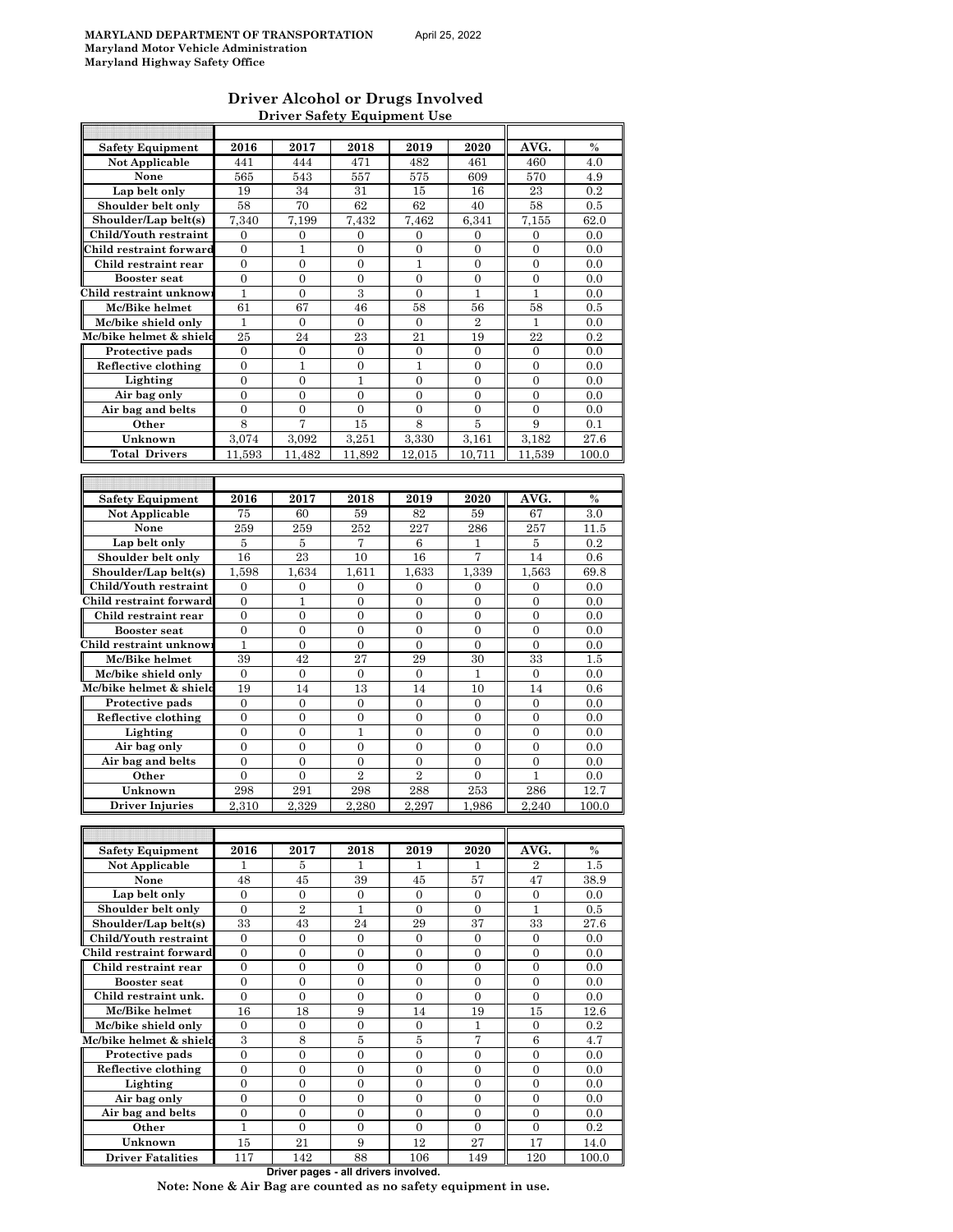|  | April 25. 2022 |
|--|----------------|
|  |                |

| Driver Alcohol or Drugs Involved |  |
|----------------------------------|--|
| Passenger Age                    |  |

|                           |                  |                  | <u>Passenger Age</u> |                  |                  |                  |               |
|---------------------------|------------------|------------------|----------------------|------------------|------------------|------------------|---------------|
|                           |                  |                  |                      |                  |                  |                  |               |
| Passenger Age             | 2016             | 2017             | 2018                 | 2019             | 2020             | AVG.             | $\%$          |
| Under 5                   | 191              | 204              | 231                  | 255              | 161              | 208              | 7.7           |
| $5-9$                     | 190              | 239              | 196                  | 245              | 141              | 202              | 7.4           |
| $10 - 11$                 | 72               | 76               | 79                   | 75               | 49               | 70               | 2.6           |
| $12 - 13$                 | 75               | 77               | 57                   | 63               | 54               | 65               | 2.4           |
| $14 - 15$                 | 95               | 78               | 77                   | 69               | 49               | $74\,$           | 2.7           |
| $16 - 17$                 | 100              | 103              | 110                  | 102              | 84               | 100              | 3.7           |
| $18 - 19$                 | 134              | 123              | 135                  | 157              | 122              | 134              | 4.9           |
| $20 - 24$                 | 469              | 483              | 382                  | 441              | 371              | 429              | 15.8          |
| $25 - 29$                 | 345              | 384              | 367                  | 330              | 318              | 349              | 12.8          |
| $30 - 34$                 | $\bf 221$        | 262              | 255                  | 298              | $\bf 225$        | 252              | $9.3\,$       |
| $35 - 39$                 | 176              | 171              | 196                  | 184              | 190              | 183              | 6.7           |
| $40 - 44$                 | 118              | 135              | 148                  | 169              | 138              | 142              | 5.2           |
| $45 - 49$                 | 138              | 122              | 119                  | 149              | 102              | 126              | 4.6           |
| $50 - 54$                 | 117              | 114              | 119                  | 109              | 97               | 111              | 4.1           |
| $55 - 59$                 | 80               | 88               | 86                   | 110              | 85               | 90               | 3.3           |
|                           |                  |                  |                      |                  |                  | 62               | 2.3           |
| $60 - 64$                 | 55               | 62               | 69                   | 67               | 56               |                  |               |
| $65 - 69$                 | 37               | 39               | 43                   | 59               | 23               | 40               | 1.5           |
| $70 - 79$                 | 31               | 49               | 56                   | 50               | 42               | 46               | 1.7           |
| $80 +$                    | 27               | 43               | 40                   | 37               | 25               | 34               | 1.3           |
| Unknown                   | $\mathbf{1}$     | 1                | $\mathbf{0}$         | 1                | 0                | 1                | 0.0           |
| <b>Total Passengers</b>   | 2,672            | 2,853            | 2,765                | 2,970            | 2,332            | 2,718            | 100.0         |
|                           |                  |                  |                      |                  |                  |                  |               |
|                           |                  |                  |                      |                  |                  |                  |               |
| Passenger Age             | 2016             | 2017             | 2018                 | 2019             | 2020             | AVG.             | $\frac{0}{0}$ |
| Under 5                   | 60               | 65               | 45                   | 84               | 36               | 58               | 7.5           |
| $5-9$                     | 60               | 94               | 48                   | 63               | 37               | 60               | 7.8           |
| $10 - 11$                 | 16               | 20               | 22                   | $15\,$           | 13               | 17               | 2.2           |
| $12 - 13$                 | 21               | 9                | 13                   | 12               | 14               | 14               | 1.8           |
| $14 - 15$                 | 23               | 15               | 21                   | 13               | 11               | 17               | 2.1           |
|                           | 28               | 29               | 28                   | 31               | 25               | 28               | 3.6           |
| $16 - 17$                 |                  |                  |                      |                  |                  |                  |               |
| $18 - 19$                 | 41               | 37               | 30                   | 63               | 38               | 42               | 5.4           |
| $20 - 24$                 | 149              | 128              | 86                   | 132              | 90               | 117              | 15.1          |
| $25 - 29$                 | 97               | 106              | 103                  | 94               | 98               | 100              | 12.9          |
| $30 - 34$                 | 72               | 74               | 75                   | 90               | 78               | 78               | 10.0          |
| $35 - 39$                 | 54               | 54               | 47                   | 62               | 54               | 54               | 7.0           |
| $40 - 44$                 | 32               | 38               | 39                   | 43               | 38               | 38               | 4.9           |
| $45 - 49$                 | 46               | 28               | 29                   | 48               | 23               | 35               | 4.5           |
| $50 - 54$                 | 43               | 28               | 36                   | 31               | 31               | 34               | 4.4           |
| $55 - 59$                 | 27               | 25               | 28                   | 40               | 29               | 30               | $3.8\,$       |
| $60 - 64$                 | 22               | 23               | 23                   | 18               | 7                | 19               | 2.4           |
| $65 - 69$                 | 10               | 14               | 7                    | 14               | 11               | 11               | 1.4           |
| $70 - 79$                 | 9                | 15               | 14                   | 14               | 14               | 13               | 1.7           |
| $80 +$                    | 7                | 13               | 14                   | 9                | 10               | 11               | 1.4           |
| Unknown                   | $\boldsymbol{0}$ | $\boldsymbol{0}$ | $\boldsymbol{0}$     | $\boldsymbol{0}$ | $\boldsymbol{0}$ | $\boldsymbol{0}$ | 0.0           |
| <b>Injured Passengers</b> | 817              | 815              | 708                  | 876              | 657              | 775              | 100.0         |
|                           |                  |                  |                      |                  |                  |                  |               |
|                           |                  |                  |                      |                  |                  |                  |               |
|                           |                  |                  |                      |                  |                  |                  |               |
| Passenger Age             | 2016             | 2017             | 2018                 | 2019             | 2020             | AVG.             | $\%$          |
| Under 5                   | 1                | 0                | 2                    | 1                | $\overline{0}$   | 1                | 2.5           |
| $5-9$                     | $\boldsymbol{0}$ | $\boldsymbol{0}$ | $\overline{2}$       | $\overline{4}$   | $\mathbf{0}$     | 1                | 3.8           |
| $10 - 11$                 | $\mathbf{1}$     | $\overline{0}$   | $\mathbf{0}$         | $\mathbf{0}$     | $\boldsymbol{0}$ | $\boldsymbol{0}$ | 0.6           |
| $12 - 13$                 | $\boldsymbol{0}$ | 0                | $\boldsymbol{0}$     | $\boldsymbol{0}$ | $\mathbf{0}$     | $\boldsymbol{0}$ | 0.0           |
| $14 - 15$                 | $\boldsymbol{0}$ | $\mathbf{1}$     | $\mathbf{1}$         | 3                | $\overline{0}$   | 1                | 3.2           |
| $16 - 17$                 | $\mathbf{1}$     | $\boldsymbol{0}$ | 1                    | $\mathbf{0}$     | $\,2$            | 1                | 2.5           |
| $18 - 19$                 | $\mathbf{1}$     | $\overline{2}$   | $\overline{2}$       | $\overline{2}$   | $\bf 5$          | $\overline{2}$   | 7.6           |
| $20 - 24$                 | 8                | $\bf 5$          | $\,8\,$              | $^{11}$          | $\overline{2}$   | 7                | 21.7          |
| $25 - 29$                 | 3                | 7                | 5                    | $\overline{2}$   | $\overline{4}$   | $\overline{4}$   | 13.4          |
| $30 - 34$                 | $\mathbf{1}$     | $\overline{2}$   | $\sqrt{2}$           | $\sqrt{2}$       | $\,6$            | $\,3$            | 8.3           |
|                           |                  |                  |                      |                  | $\sqrt{3}$       |                  |               |
| $35 - 39$                 | $\mathbf{1}$     | $\mathbf{1}$     | 3                    | $\mathbf 1$      |                  | $\overline{2}$   | 5.7           |
| $40 - 44$                 | $\mathbf{1}$     | $\overline{4}$   | $\,2$                | $\mathbf{1}$     | $\mathbf{1}$     | $\overline{2}$   | 5.7           |
| $45 - 49$                 | $\overline{2}$   | $\overline{4}$   | $\boldsymbol{3}$     | $\,3$            | $\boldsymbol{0}$ | $\overline{2}$   | 7.6           |

**50 - 54** 2 1 1 1 1 1 1 3.8 **55 - 59** 1 2 2 0 0 1 3.2 **60 - 64** 0 0 0 1 0 0 0 0.6 **65 - 69** 0 0 0 1 0 0 0 0 0.6 **70 - 79** 0 0 1 1 1 2 1 1 1 3.2 **80 + | 2** | 3 | 0 | 1 | 1 | 1 | 4.5 **Unknown** 1 1 0 0 1 1 1 4.5<br> **Unknown** 1 1 0 0 0 0 1.3<br> **Example:** Tatalities 26 34 37 34 26 31 100.0

**Passenger Fatalities**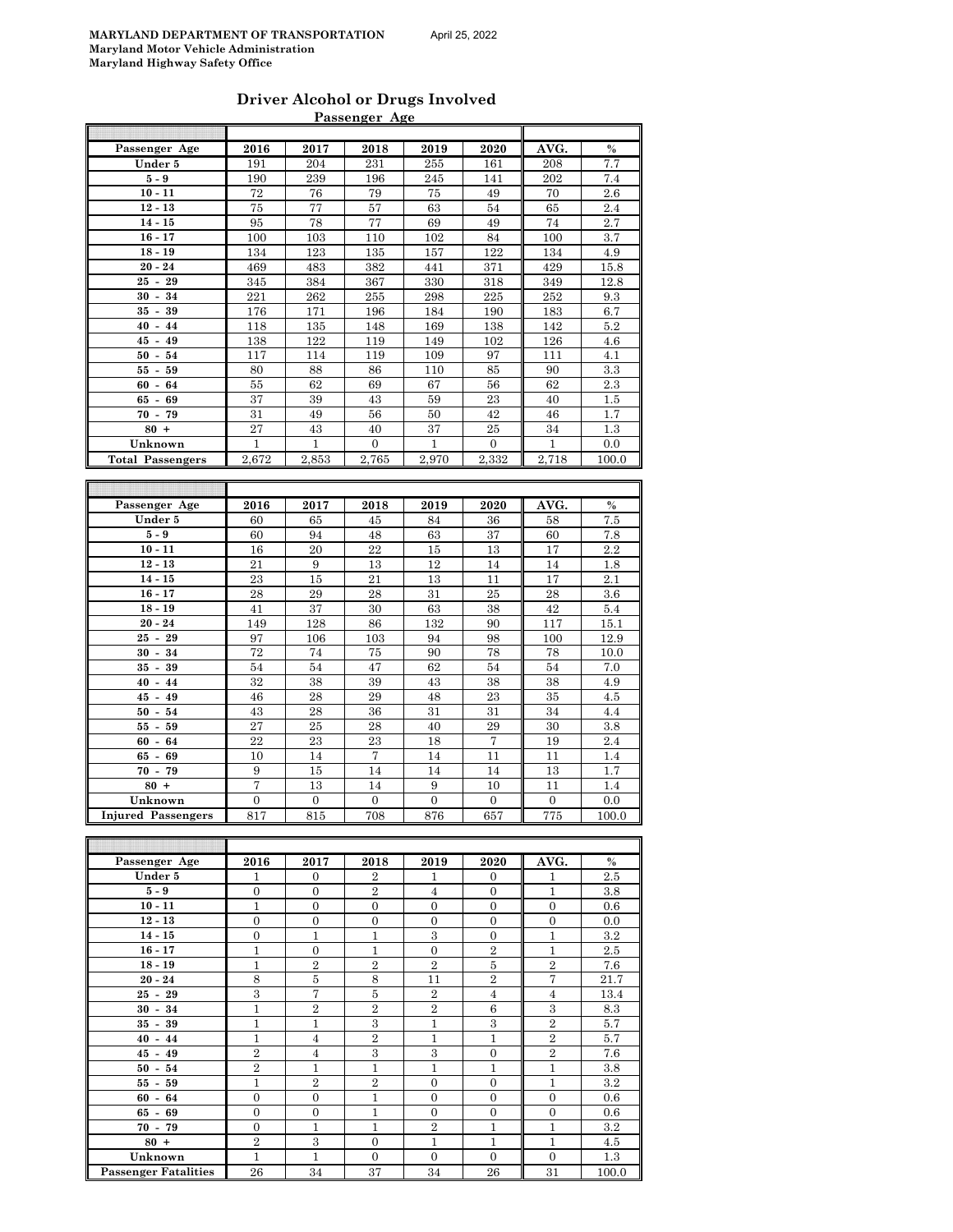|                           |       |                | <b>Passenger Gender</b> |                |              |       |       |
|---------------------------|-------|----------------|-------------------------|----------------|--------------|-------|-------|
|                           |       |                |                         |                |              |       |       |
| Passenger Gender          | 2016  | 2017           | 2018                    | 2019           | 2020         | AVG.  | $\%$  |
| Male                      | 1,334 | 1,432          | 1,292                   | 1,470          | 1,143        | 1,334 | 49.1  |
| Female                    | 1,316 | 1,408          | 1,458                   | 1,486          | 1,182        | 1,370 | 50.4  |
| Unknown                   | 22    | 13             | 15                      | 14             | 7            | 14    | 0.5   |
| <b>Total Passengers</b>   | 2,672 | 2,853          | 2,765                   | 2,970          | 2,332        | 2,718 | 100.0 |
|                           |       |                |                         |                |              |       |       |
|                           |       |                |                         |                |              |       |       |
|                           | 2016  | 2017           | 2018                    | 2019           | 2020         | AVG.  | $\%$  |
| Passenger Gender          |       |                |                         |                |              |       |       |
| Male                      | 378   | 391            | 295                     | 404            | 300          | 354   | 45.6  |
| Female                    | 435   | 422            | 408                     | 470            | 356          | 418   | 54.0  |
| Unknown                   | 4     | $\overline{2}$ | 5                       | $\overline{2}$ | $\mathbf{1}$ | 3     | 0.4   |
| <b>Passenger Injuries</b> | 817   | 815            | 708                     | 876            | 657          | 775   | 100.0 |
|                           |       |                |                         |                |              |       |       |
|                           |       |                |                         |                |              |       |       |
| Passenger Gender          | 2016  | 2017           | 2018                    | 2019           | 2020         | AVG.  | $\%$  |

**Female** 13 14 15 14 15 14 15 14 15 **Unknown** 0 0 0 0 0 1 0 0 0.6 **Passenger Fatalities** 26 34 37 34 26 31 100.0

# **Driver Alcohol or Drugs Involved**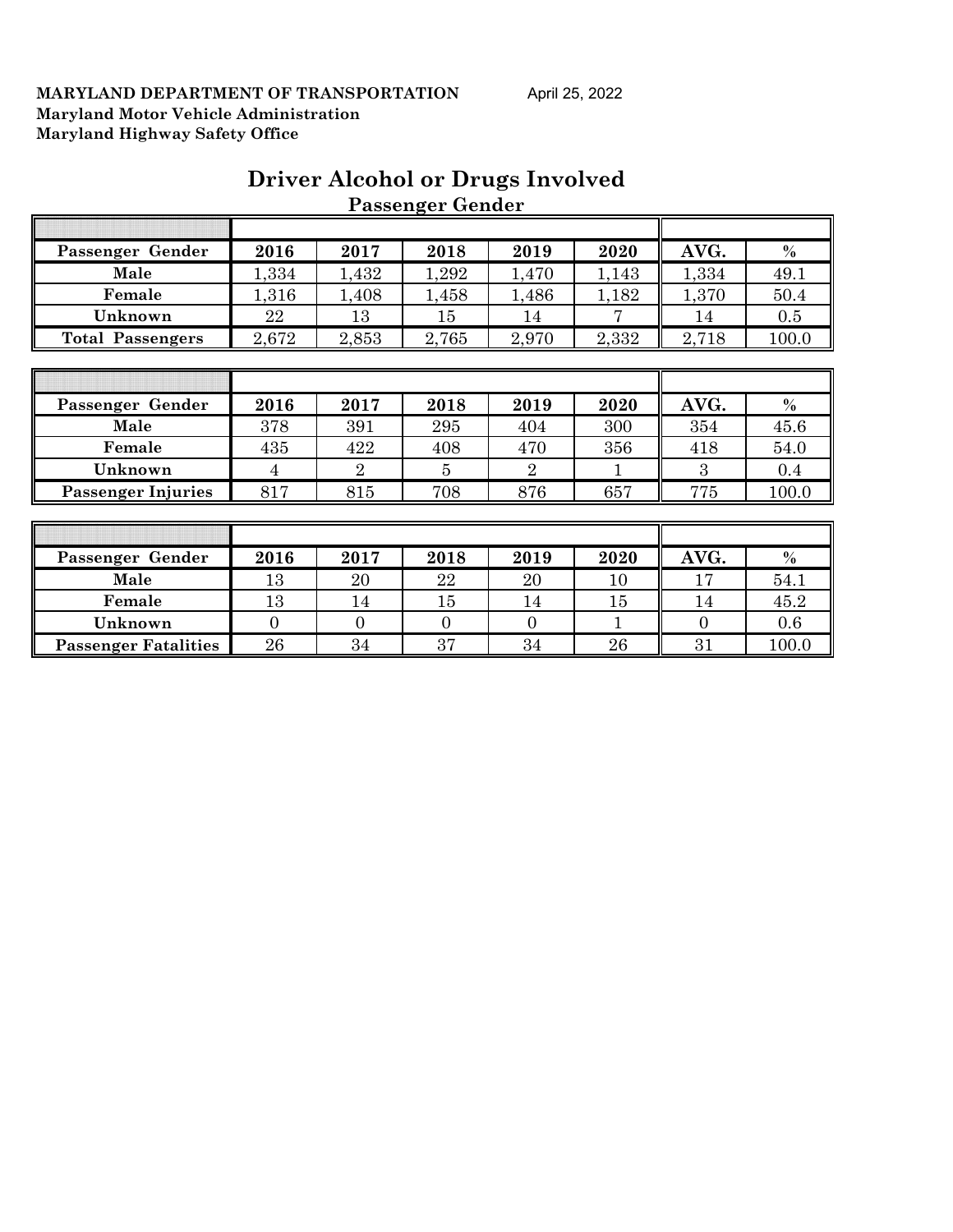#### **Driver Alcohol or Drugs Involved Passenger Safety Equipment Use**

| <b>Safety Equipment</b>   | 2016             | 2017             | 2018             | 2019             | 2020             | AVG.             | $\frac{0}{0}$ |
|---------------------------|------------------|------------------|------------------|------------------|------------------|------------------|---------------|
| Not Applicable            | 99               | 126              | 124              | 114              | 82               | 109              | 4.0           |
| None                      | 220              | 249              | 183              | 201              | 230              | 217              | 8.0           |
| Lap belt only             | 9                | 24               | 15               | 12               | 12               | 14               | 0.5           |
| Shoulder belt only        | 10               | 19               | 13               | 15               | 5                | 12               | 0.5           |
| Shoulder/Lap belt(s)      | 1.799            | 1,871            | 1,867            | 2.038            | 1,500            | 1,815            | 66.8          |
| Child/Youth restraint     | $\mathbf{0}$     | 0                | 0                | $\boldsymbol{0}$ | $\mathbf{0}$     | 0                | 0.0           |
| Child restraint forward   | 107              | 120              | 133              | 131              | 89               | 116              | 4.3           |
| Child restraint rear      | 38               | 52               | 51               | 57               | 36               | 47               | 1.7           |
| <b>Booster seat</b>       | 38               | 20               | 33               | 35               | 24               | 30               | 1.1           |
| Child restraint unk.      | 27               | 10               | 13               | 19               | 16               | 17               | 0.6           |
| Mc/Bike helmet            | 8                | 6                | 10               | 8                | 7                | 8                | 0.3           |
| Mc/bike shield only       | $\mathbf{0}$     | $\overline{0}$   | $\overline{0}$   | $\overline{0}$   | $\mathbf{0}$     | $\overline{0}$   | 0.0           |
| Mc/bike helmet & shield   | 1                | 5                | $\overline{2}$   | 1                | 4                | 3                | 0.1           |
| Protective pads           | $\mathbf{0}$     | $\mathbf{1}$     | $\overline{0}$   | $\overline{0}$   | $\mathbf{0}$     | $\overline{0}$   | 0.0           |
| Reflective clothing       | $\overline{0}$   | $\mathbf{0}$     | 1                | 0                | $\mathbf{0}$     | $\mathbf{0}$     | 0.0           |
| Lighting                  | $\mathbf{0}$     | $\mathbf{0}$     | $\overline{0}$   | $\overline{0}$   | $\mathbf{0}$     | $\overline{0}$   | 0.0           |
| Air bag only              | $\overline{0}$   | $\overline{0}$   | $\overline{0}$   | $\overline{0}$   | $\mathbf{0}$     | $\overline{0}$   | 0.0           |
| Air bag and belts         | $\overline{0}$   | $\overline{0}$   | 0                | $\overline{0}$   | $\mathbf{0}$     | $\overline{0}$   | 0.0           |
| Other                     | 1                | $\overline{2}$   | $\overline{2}$   | 5                | 5                | 3                | 0.1           |
| Unknown                   | 315              | 348              | 318              | 334              | 322              | 327              | 12.0          |
| <b>Total Passengers</b>   | 2,672            | 2,853            | 2,765            | 2,970            | 2,332            | 2,718            | 100.0         |
|                           |                  |                  |                  |                  |                  |                  |               |
|                           |                  |                  |                  |                  |                  |                  |               |
| <b>Safety Equipment</b>   | 2016             | 2017             | 2018             | 2019             | 2020             | AVG.             | $\frac{0}{0}$ |
| Not Applicable            | 33               | 18               | 18               | 38               | 14               | 24               | 3.1           |
| None                      | 118              | 142              | 87               | 98               | 137              | 116              | 15.0          |
| Lap belt only             | $\overline{2}$   | $\boldsymbol{2}$ | 5                | $\overline{2}$   | 3                | 3                | 0.4           |
| Shoulder belt only        | $\overline{4}$   | 3                | $\overline{4}$   | 8                | $\mathbf{1}$     | $\overline{4}$   | 0.5           |
| Shoulder/Lap belt(s)      | 509              | 493              | 467              | 534              | 386              | 478              | 61.7          |
| Child/Youth restraint     | $\overline{0}$   | $\overline{0}$   | $\overline{0}$   | $\mathbf{0}$     | $\mathbf{0}$     | $\mathbf{0}$     | 0.0           |
| Child restraint forward   | 31               | 34               | 30               | 37               | 15               | 29               | 3.8           |
| Child restraint rear      | 12               | 19               | 12               | 17               | 12               | 14               | 1.9           |
| <b>Booster seat</b>       | 11               | 6                | 9                | 15               | 6                | 9                | 1.2           |
| Child restraint unk.      | 6                | 3                | $\boldsymbol{3}$ | 7                | 3                | $\overline{4}$   | 0.6           |
| Mc/Bike helmet            | 5                | 5                | $\overline{4}$   | 5                | $\overline{4}$   | 5                | 0.6           |
| Mc/bike shield only       | $\mathbf{0}$     | $\mathbf{0}$     | 0                | 0                | $\boldsymbol{0}$ | 0                | 0.0           |
| Mc/bike helmet & shield   | 1                | $\overline{2}$   | $\overline{2}$   | 1                | 3                | $\overline{2}$   | 0.2           |
| Protective pads           | $\overline{0}$   | $\overline{0}$   | $\overline{0}$   | $\overline{0}$   | $\overline{0}$   | $\overline{0}$   | 0.0           |
| Reflective clothing       | $\overline{0}$   | $\Omega$         | 1                | $\overline{0}$   | $\overline{0}$   | $\overline{0}$   | 0.0           |
| Lighting                  | $\boldsymbol{0}$ | $\boldsymbol{0}$ | $\boldsymbol{0}$ | $\mathbf{0}$     | 0                | 0                | 0.0           |
| Air bag only              | $\mathbf{0}$     | $\mathbf{0}$     | $\mathbf{0}$     | 0                | $\mathbf{0}$     | $\mathbf{0}$     | 0.0           |
| Air bag and belts         | $\overline{0}$   | $\overline{0}$   | $\overline{0}$   | $\overline{0}$   | $\overline{0}$   | $\overline{0}$   | 0.0           |
| Other                     | 1                | $\overline{2}$   | $\mathbf{0}$     | $\overline{2}$   | 4                | $\overline{2}$   | 0.2           |
| Unknown                   | 84               | 86               | 66               | 112              | 69               | 83               | 10.8          |
| <b>Passenger Injuries</b> | 817              | 815              | 708              | 876              | 657              | 775              | 100.0         |
|                           |                  |                  |                  |                  |                  |                  |               |
|                           |                  |                  |                  |                  |                  |                  |               |
| <b>Safety Equipment</b>   | 2016             | 2017             | 2018             | 2019             | 2020             | AVG.             | $\%$          |
| Not Applicable            | 0                | $\mathbf{0}$     | $\boldsymbol{0}$ | $\mathbf{0}$     | 0                | 0                | 0.0           |
| None                      | 13               | 14               | 12               | 17               | 11               | 13               | 42.7          |
| Lap belt only             | $\overline{0}$   | $\overline{0}$   | $\overline{0}$   | $\mathbf{0}$     | $\mathbf{0}$     | $\mathbf{0}$     | 0.0           |
| Shoulder belt only        | $\overline{0}$   | $\boldsymbol{0}$ | $\boldsymbol{0}$ | $\boldsymbol{0}$ | $\boldsymbol{0}$ | $\boldsymbol{0}$ | 0.0           |
| Shoulder/Lap belt(s)      | 9                | 12               | 14               | 11               | 7                | 11               | 33.8          |
| Child/Youth restraint     | $\mathbf{0}$     | $\boldsymbol{0}$ | $\boldsymbol{0}$ | $\boldsymbol{0}$ | $\boldsymbol{0}$ | $\boldsymbol{0}$ | 0.0           |
| Child restraint forward   | $\boldsymbol{0}$ | $\boldsymbol{0}$ | 1                | $\mathbf{1}$     | $\boldsymbol{0}$ | $\boldsymbol{0}$ | 1.3           |
| Child restraint rear      | $\boldsymbol{0}$ | $\boldsymbol{0}$ | 1                | $\boldsymbol{0}$ | 0                | $\boldsymbol{0}$ | 0.6           |
| <b>Booster seat</b>       | $\mathbf{1}$     | $\boldsymbol{0}$ | $\overline{2}$   | $\overline{2}$   | $\boldsymbol{0}$ | 1                | 3.2           |
| Child restraint unk.      | $\overline{0}$   | $\overline{0}$   | $\overline{0}$   | $\overline{0}$   | $\mathbf{0}$     | $\boldsymbol{0}$ | 0.0           |
| Mc/Bike helmet            | $\overline{2}$   | 1                | $\overline{2}$   | $\overline{0}$   | $\mathbf{1}$     | 1                | 3.8           |
| Mc/bike shield only       | $\mathbf{0}$     | $\overline{0}$   | $\boldsymbol{0}$ | $\overline{0}$   | $\mathbf{0}$     | $\boldsymbol{0}$ | 0.0           |
| Mc/bike helmet & shield   | $\boldsymbol{0}$ | $\mathbf{1}$     | $\boldsymbol{0}$ | $\boldsymbol{0}$ | $\boldsymbol{0}$ | $\boldsymbol{0}$ | 0.6           |
| Protective pads           | $\mathbf{0}$     | 1                | 0                | 0                | 0                | $\boldsymbol{0}$ | 0.6           |
| Reflective clothing       | $\boldsymbol{0}$ | $\overline{0}$   | $\overline{0}$   | $\overline{0}$   | $\overline{0}$   | $\overline{0}$   | 0.0           |
| Lighting                  | $\boldsymbol{0}$ | 0                | 0                | 0                | 0                | 0                | 0.0           |
| Air bag only              | $\boldsymbol{0}$ | $\boldsymbol{0}$ | $\boldsymbol{0}$ | $\boldsymbol{0}$ | $\boldsymbol{0}$ | $\boldsymbol{0}$ | 0.0           |
|                           |                  |                  |                  |                  |                  |                  |               |
| Air bag and belts         | $\overline{0}$   | $\overline{0}$   | $\overline{0}$   | $\overline{0}$   | $\mathbf{0}$     | $\mathbf{0}$     | 0.0           |

**Passenger Fatalities** 26 34 37 34 26 31 100.0 **Note: None & Air Bag are counted as no safety equipment in use.**

**Other**  $\begin{array}{|c|c|c|c|c|c|} \hline 0 & 0 & 0 & 0 & 0 & 0 & 0.0 \ \hline \end{array}$ **Unknown** 1 5 5 3 7 4 13.4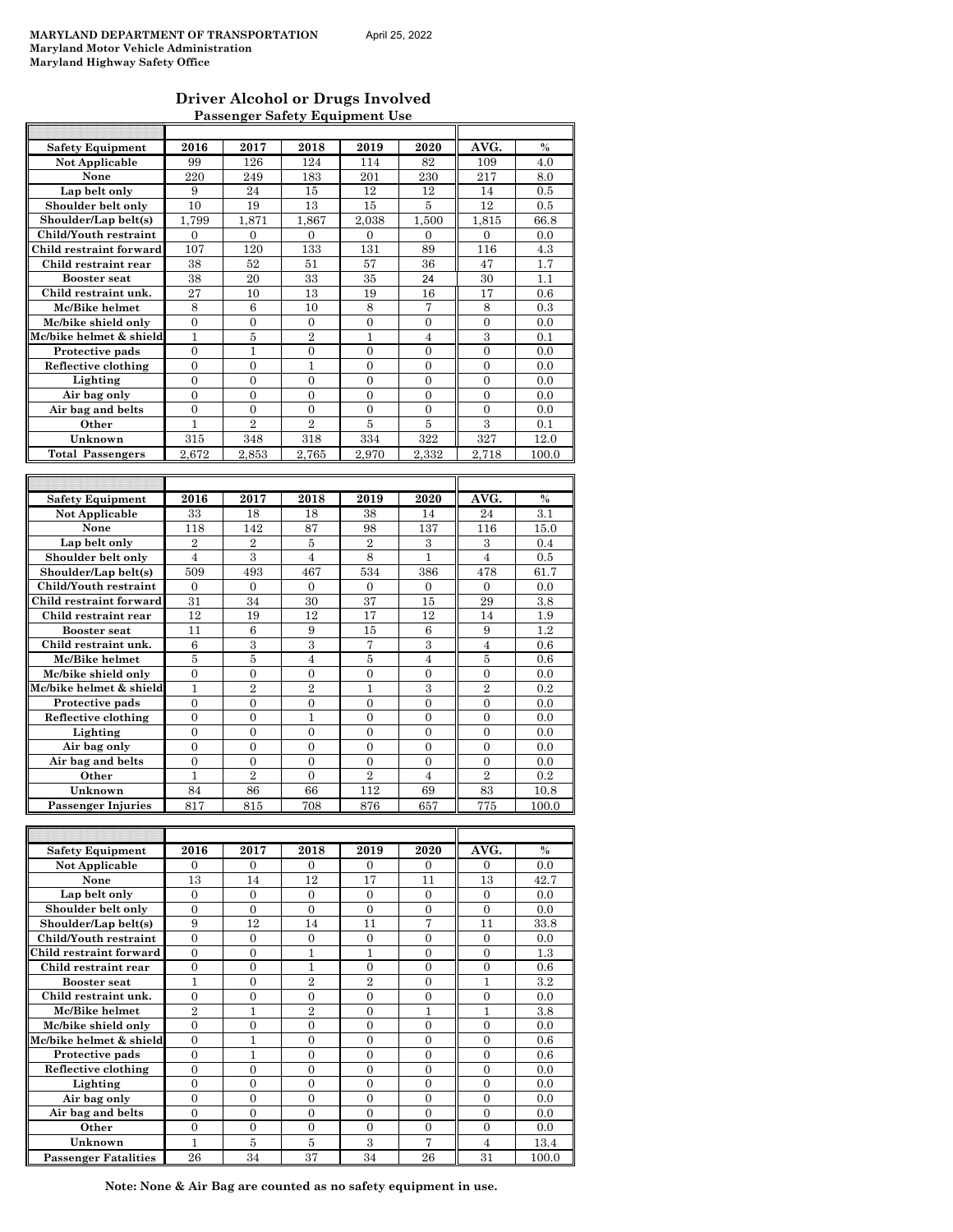| Driver Alcohol or Drugs Involved |
|----------------------------------|
| Non-Motorist Age                 |

| Non-Motorist Age           | 2016             | 2017             | 2018           | 2019           | 2020             | AVG.             | $\%$             |
|----------------------------|------------------|------------------|----------------|----------------|------------------|------------------|------------------|
| Under 5                    | 1                | 4                | 3              | 3              | $\overline{2}$   | 3                | 2.5              |
| $5-9$                      | $\overline{0}$   | $\overline{0}$   | $\overline{2}$ | $\mathbf{1}$   | $\overline{2}$   | $\mathbf{1}$     | 1.0              |
| $10 - 15$                  | $\overline{4}$   | $\;$ 6           | $\,2$          | $\overline{4}$ | $\mathbf{1}$     | $\,3$            | 3.3              |
| $16 - 17$                  | $\bf 5$          | 3                | $\mathbf{1}$   | $\mathbf{1}$   | $\boldsymbol{0}$ | $\overline{2}$   | 2.0              |
| $18 - 19$                  | 5                | $\overline{7}$   | $\,3$          | $\overline{2}$ | $\sqrt{2}$       | $\overline{4}$   | 3.7              |
| $20 - 24$                  | 13               | 8                | 12             | $\overline{7}$ | 11               | 10               | 10.0             |
| $25 - 29$                  | 12               | 10               | 14             | 11             | 9                | 11               | 11.0             |
| $30 - 34$                  | 14               | 10               | 8              | 10             | 8                | 10               | 9.8              |
| $35 - 39$                  | 11               | 8                | 12             | 3              | 12               | 9                | 9.0              |
| $40 - 44$                  | 8                | 12               | $\,8\,$        | $\overline{7}$ | 9                | 9                | $\!\!8.6$        |
| $45 - 49$                  | $\overline{4}$   | 7                | 11             | $\,6$          | 8                | $\overline{7}$   | 7.1              |
| $50 - 54$                  | 8                | 20               | $\,6$          | 11             | $\overline{4}$   | 10               | 9.6              |
| $55 - 59$                  | $\overline{4}$   | 8                | 6              | $\overline{7}$ | $\overline{7}$   | 6                | 6.3              |
| $60 - 64$                  | $\overline{4}$   | $\,3$            | 7              | 8              | $\rm 3$          | $\overline{5}$   | 4.9              |
| $65 - 69$                  | $\mathbf{1}$     | 3                | 3              | 6              | 3                | 3                | 3.1              |
| $70 - 79$                  | $\overline{4}$   | $\,8\,$          | $\overline{4}$ | $\overline{4}$ | $\,6$            | $\bf 5$          | 5.1              |
| $80 +$                     | $\overline{4}$   | $\overline{2}$   | 3              | 5              | $\Omega$         | 3                | 2.7              |
| Unknown                    | $\mathbf{1}$     | $\overline{0}$   | $\overline{0}$ | $\mathbf{0}$   | $\mathbf{0}$     | $\overline{0}$   | 0.2              |
| <b>Total Non-Motorists</b> | 103              | 119              | 105            | 96             | 87               | 102              | 100.0            |
|                            |                  |                  |                |                |                  |                  |                  |
|                            |                  |                  |                |                |                  |                  |                  |
| Non-Motorist Age           | 2016             | 2017             | 2018           | 2019           | 2020             | AVG.             | $\%$             |
| Under 5                    | 1                | $\overline{0}$   | 1              | $\overline{2}$ | 1                | 1                | 1.6              |
| $5-9$                      | $\overline{0}$   | $\overline{0}$   | $\mathbf{1}$   | $\mathbf{0}$   | $\overline{2}$   | $\mathbf 1$      | 1.0              |
| $10 - 15$                  | $\overline{4}$   | 5                | $\mathbf{1}$   | 3              | $\mathbf{1}$     | $\boldsymbol{3}$ | 4.5              |
| $16 - 17$                  | $\overline{4}$   | $\boldsymbol{3}$ | $\mathbf{1}$   | $\mathbf 1$    | $\boldsymbol{0}$ | $\overline{2}$   | 2.9              |
| $18 - 19$                  | 5                | $\bf 5$          | $\overline{2}$ | $\overline{2}$ | $\overline{2}$   | 3                | $5.2\,$          |
| $20 - 24$                  | 11               | $\overline{5}$   | $\,8\,$        | $\bf 5$        | 10               | $\,8\,$          | 12.6             |
| $25 - 29$                  | 11               | 9                | 11             | 6              | $\overline{5}$   | 8                | 13.5             |
| $30 - 34$                  | 11               | 8                | $\overline{7}$ | $\overline{7}$ | 6                | 8                | 12.6             |
| $35 - 39$                  | 8                | 7                | $\,6$          | $\mathbf{1}$   | 8                | 6                | 9.7              |
| $40 - 44$                  | 4                | 6                | $\overline{7}$ | 3              | 6                | 5                | 8.4              |
| $45 - 49$                  | $\overline{2}$   | $\mathbf{1}$     | $\overline{7}$ | $\bf 5$        | $\overline{4}$   | $\overline{4}$   | 6.1              |
| $50 - 54$                  | $\overline{4}$   | 12               | $\mathbf{0}$   | $\overline{5}$ | $\overline{2}$   | 5                | 7.4              |
| $55 - 59$                  | $\mathbf{1}$     | 6                | $\bf 5$        | $\overline{5}$ | $\overline{2}$   | 4                | 6.1              |
| $60 - 64$                  | 3                | $\overline{2}$   | $\sqrt{2}$     | $\bf 5$        | $\boldsymbol{0}$ | $\overline{2}$   | 3.9              |
| $65 - 69$                  | $\boldsymbol{0}$ | $\mathbf{1}$     | $\,2$          | $\sqrt{2}$     | $\mathbf{1}$     | 1                | 1.9              |
| $70 - 79$                  | $\mathbf{1}$     | $\mathbf{1}$     | $\mathbf{1}$   | $\mathbf{1}$   | $\mathbf{0}$     | $\mathbf{1}$     | 1.3              |
| $80 +$                     | $\overline{2}$   | $\overline{1}$   | $\mathbf{1}$   | $\overline{0}$ | $\overline{0}$   | $\mathbf{1}$     | $\overline{1.3}$ |

| Non-Motorist Age             | 2016           | 2017           | 2018           | 2019           | 2020           | AVG.           | $\%$  |
|------------------------------|----------------|----------------|----------------|----------------|----------------|----------------|-------|
| Under 5                      | $\overline{0}$ | $\overline{0}$ | $\theta$       | $\Omega$       | $\overline{0}$ | $\mathbf{0}$   | 0.0   |
| $5-9$                        | $\mathbf{0}$   | $\mathbf{0}$   | 1              | $\theta$       | $\overline{0}$ | $\overline{0}$ | 1.7   |
| $10 - 15$                    | $\mathbf{0}$   | $\mathbf{1}$   | $\mathbf{1}$   | 1              | $\overline{0}$ | $\mathbf{1}$   | 5.0   |
| $16 - 17$                    | $\mathbf{0}$   | $\overline{0}$ | $\overline{0}$ | $\mathbf{0}$   | $\overline{0}$ | $\overline{0}$ | 0.0   |
| $18 - 19$                    | $\mathbf{0}$   | $\mathbf{1}$   | $\mathbf{0}$   | $\mathbf{0}$   | $\overline{0}$ | $\overline{0}$ | 1.7   |
| $20 - 24$                    | $\overline{2}$ | $\mathbf{1}$   | 3              | $\Omega$       | $\overline{0}$ | $\mathbf{1}$   | 10.0  |
| $25 - 29$                    | $\Omega$       | $\overline{0}$ | $\Omega$       | 3              | $\overline{0}$ | 1              | 5.0   |
| $30 - 34$                    | $\Omega$       | $\mathbf{1}$   | $\Omega$       | $\overline{2}$ | 1              | $\mathbf{1}$   | 6.7   |
| $35 - 39$                    | $\mathbf{0}$   | $\mathbf{0}$   | 3              | $\Omega$       | $\mathbf{1}$   | $\mathbf{1}$   | 6.7   |
| $40 - 44$                    | $\mathbf{0}$   | $\mathbf{0}$   | 1              | $\overline{1}$ | $\mathbf{1}$   | $\mathbf{1}$   | 5.0   |
| $45 - 49$                    | $\mathbf{0}$   | $\overline{4}$ | 3              | $\Omega$       | $\mathbf{1}$   | $\,2$          | 13.3  |
| $50 - 54$                    | $\Omega$       | 3              | $\overline{4}$ | $\Omega$       | $\mathbf{1}$   | $\overline{2}$ | 13.3  |
| $55 - 59$                    | $\mathbf{0}$   | $\mathbf{1}$   | $\mathbf{0}$   | $\overline{0}$ | $\mathbf{1}$   | $\overline{0}$ | 3.3   |
| $60 - 64$                    | $\Omega$       | $\mathbf{0}$   | 1              | 1              | 3              | $\mathbf{1}$   | 8.3   |
| $65 - 69$                    | 1              | $\mathbf{1}$   | $\mathbf{0}$   | $\overline{2}$ | $\overline{0}$ | 1              | 6.7   |
| $70 - 79$                    | $\overline{2}$ | $\overline{2}$ | $\Omega$       | $\Omega$       | $\overline{2}$ | 1              | 10.0  |
| $80 +$                       | $\mathbf{0}$   | $\mathbf{0}$   | $\Omega$       | 1              | $\mathbf{0}$   | $\overline{0}$ | 1.7   |
| Unknown                      | 1              | $\mathbf{0}$   | $\theta$       | $\theta$       | $\mathbf{0}$   | $\theta$       | 1.7   |
| <b>Non-Motor. Fatalities</b> | 6              | 15             | 17             | 11             | 11             | 12             | 100.0 |

**Unknown** 0 0 0 0 0 0 0.0

**Inj. Non-Motorists**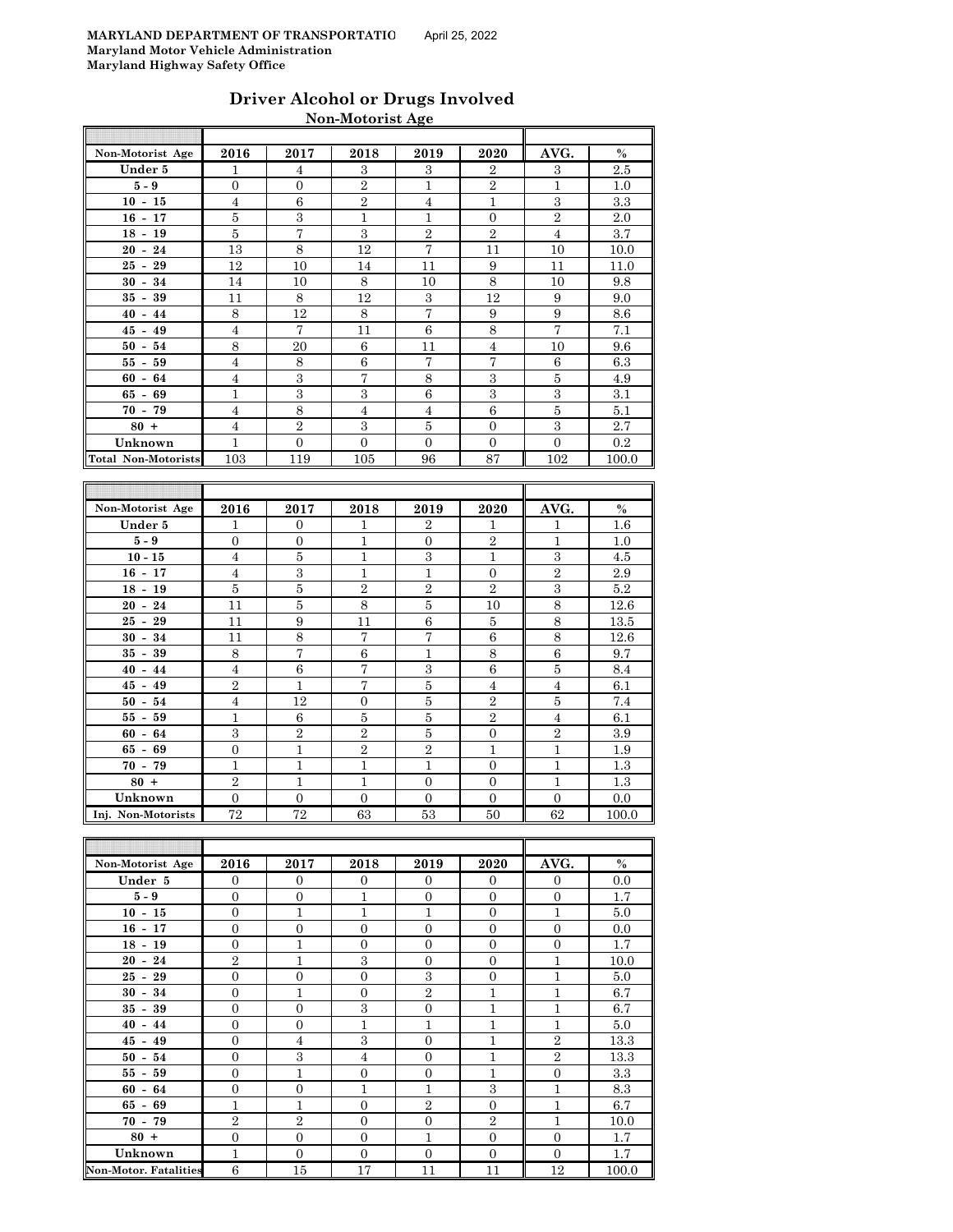| Non-Motorist Gender          | 2016     | 2017     | 2018 | 2019           | 2020           | AVG.     | $\%$          |
|------------------------------|----------|----------|------|----------------|----------------|----------|---------------|
| Male                         | 58       | 72       | 71   | 62             | 56             | 64       | 62.5          |
| Female                       | 44       | 44       | 29   | 31             | 29             | 35       | 34.7          |
| Unknown                      | 1        | 3        | 5    | 3              | $\overline{2}$ | 3        | 2.7           |
| <b>Total Non-Motorists</b>   | 103      | 119      | 105  | 96             | 87             | 102      | 100.0         |
|                              |          |          |      |                |                |          |               |
|                              |          |          |      |                |                |          |               |
| Non-Motorist Gender          | 2016     | 2017     | 2018 | 2019           | 2020           | AVG.     | $\%$          |
| Male                         | 39       | 46       | 44   | 35             | 32             | 39       | 63.2          |
| Female                       | 33       | 26       | 18   | 18             | 18             | 23       | 36.5          |
| Unknown                      | $\Omega$ | $\theta$ |      | $\Omega$       | $\Omega$       | $\Omega$ | 0.3           |
| <b>Non-Motorist Injuries</b> | 72       | 72       | 63   | 53             | 50             | 62       | 100.0         |
|                              |          |          |      |                |                |          |               |
|                              |          |          |      |                |                |          |               |
| Non-Motorist Gender          | 2016     | 2017     | 2018 | 2019           | 2020           | AVG.     | $\frac{0}{0}$ |
| Male                         | 3        | 12       | 13   | 9              | 9              | 9        | 76.7          |
| Female                       | 3        | 3        | 4    | $\overline{2}$ | $\overline{2}$ | 3        | 23.3          |

**Unknown** 0 0 0 0 0 0 0.0 **Non-Motorist Fatalities** 6 15 17 11 11 12 100.0

### **Driver Alcohol or Drugs Involved Non-Motorist Gender**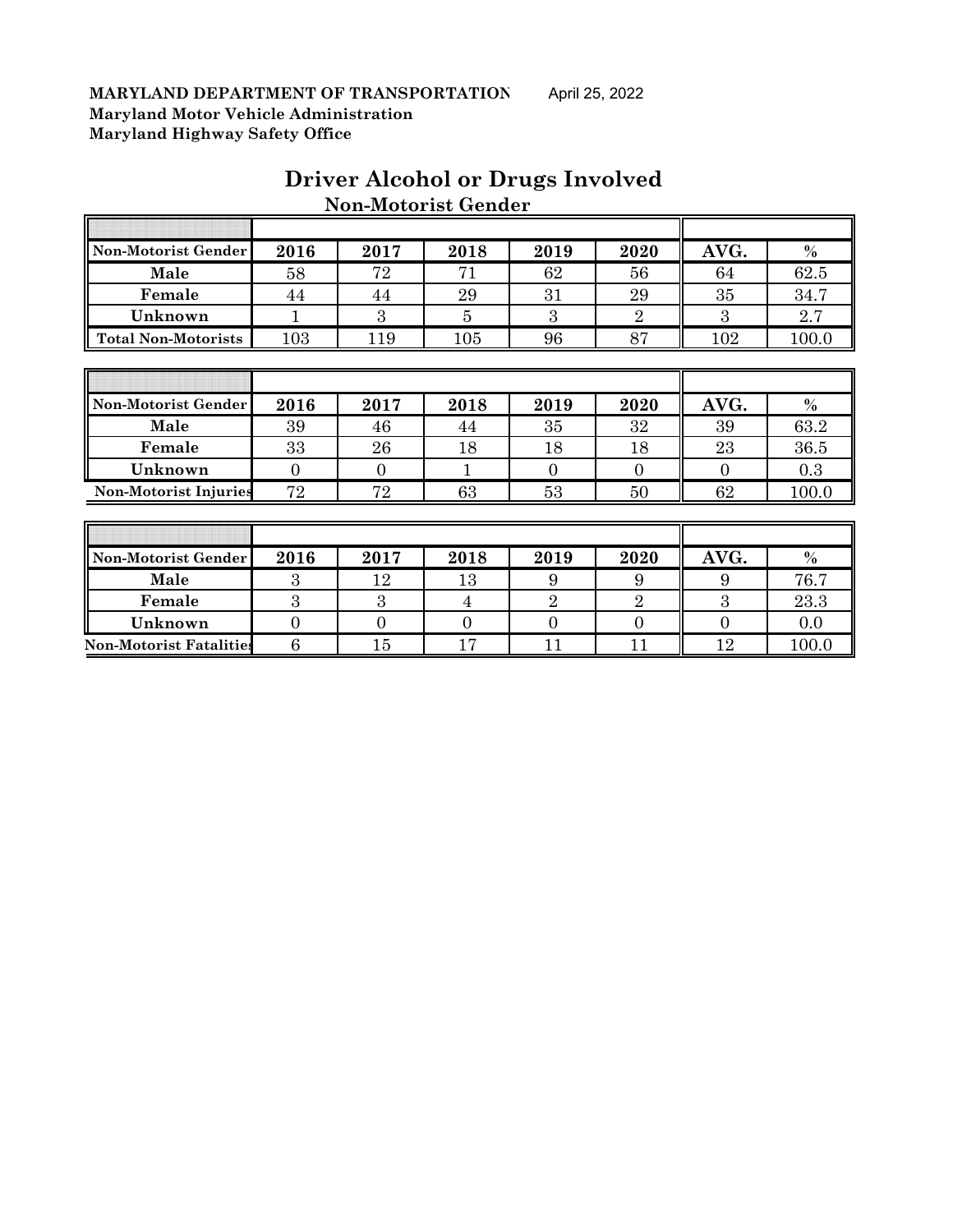| Driver Alcohol or Drugs Involved |
|----------------------------------|
| <b>Non-Motorist Location</b>     |

| <b>Non-Motorist Location</b>     | 2016             | 2017             | 2018             | 2019             | 2020             | AVG.             | $\%$             |
|----------------------------------|------------------|------------------|------------------|------------------|------------------|------------------|------------------|
| Not App.                         | 8                | 15               | 19               | 7                | 6                | 11               | 10.8             |
| Shoulder                         | 17               | 18               | 13               | 13               | 12               | 15               | 14.3             |
| Curb                             | $\overline{2}$   | $\overline{2}$   | 6                | $\overline{2}$   | 3                | 3                | 2.9              |
| Sidewalk                         | 8                | 4                | 11               | 7                | 11               | 8                | 8.0              |
| <b>Outside Right of Way</b>      | $\mathbf{1}$     | $\overline{0}$   | $\overline{2}$   | $\overline{2}$   | $\overline{0}$   | 1                | 1.0              |
| On Rd. at Crosswalk              | 9                | 8                | $\overline{2}$   | 5                | $\mathbf{1}$     | 5                | 4.9              |
| On Rd. Not at Cross.             | 22               | 22               | 24               | 19               | 22               | 22               | 21.4             |
| In School Bus Zone               | $\overline{0}$   | 0                | $\mathbf{0}$     | $\Omega$         | $\Omega$         | 0                | 0.0              |
| In Bikeway                       | $\overline{2}$   | $\Omega$         | $\Omega$         | $\Omega$         | 1                | 1                | 0.6              |
| <b>At Inter Marked Crosswal</b>  | $\mathbf{1}$     | $\overline{4}$   | 3                | $\overline{2}$   | $\mathbf{1}$     | $\overline{2}$   | 2.2              |
| At Inter No Crosswalk            | $\overline{2}$   | 1                | $\overline{2}$   | 1                | 1                | 1                | 1.4              |
| <b>Driveway Access</b>           | $\mathbf{1}$     | $\overline{0}$   | $\overline{0}$   | $\mathbf{1}$     | $\overline{0}$   | $\overline{0}$   | 0.4              |
| Median                           | $\overline{0}$   | 1                | $\overline{2}$   | $\overline{0}$   | $\overline{0}$   | 1                | 0.6              |
| Island                           | $\overline{0}$   | 0                | $\overline{0}$   | 0                | $\overline{0}$   | 0                | 0.0              |
| Shared Use Path or Trail:        | 0                | $\overline{2}$   | $\mathbf{0}$     | $\mathbf{0}$     | 0                | 0                | 0.4              |
| <b>Inside Building</b>           | 5                | 10               | 3                | 10               | 6                | 7                | 6.7              |
| Midblock Marked Crosswa          | $\theta$         | $\mathbf{0}$     | $\overline{0}$   | $\Omega$         | $\overline{0}$   | $\overline{0}$   | 0.0              |
| Other/Unk.                       | 25               | 32               | 18               | 27               | 23               | 25               | 24.5             |
| <b>Total Non-Motorists</b>       | 103              | 119              | 105              | 96               | 87               | 102              | 100.0            |
|                                  |                  |                  |                  |                  |                  |                  |                  |
|                                  |                  |                  |                  |                  |                  |                  |                  |
| <b>Non-Motorist Location</b>     | 2016             | 2017             | 2018             | 2019             | 2020             | AVG.             | $\%$             |
| Not App.                         | 0                | 3                | 2                | 1                |                  | 1                | 2.3              |
| Shoulder                         | 13               | 15               | 6                | $\overline{7}$   | 9                | 10               | 16.1             |
| Curb                             | $\overline{2}$   | $\mathbf{1}$     | $\,6$            | $\overline{0}$   | $\overline{2}$   | $\overline{2}$   | 3.5              |
| Sidewalk                         | 8                | 3                | 7                | 4                | 8                | 6                | 9.7              |
| <b>Outside Right of Way</b>      | 1                | $\overline{0}$   | $\overline{2}$   | 1                | $\overline{0}$   | 1                | 1.3              |
| On Rd. at Crosswalk              | 9                | $\,6$            | $\overline{2}$   | $\overline{2}$   | $\mathbf{1}$     | $\overline{4}$   | $6.5\,$          |
| On Rd. Not at Cross.             | 17               | 14               | 18               | 13               | 16               | 16               | 25.2             |
| In School Bus Zone               | 0                | 0                | $\mathbf{0}$     | 0                | 0                | 0                | 0.0              |
| In Bikeway                       | $\mathbf{1}$     | 0                | $\overline{0}$   | 0                | $\overline{0}$   | 0                | 0.3              |
| Inter Marked Crosswalk           | $\mathbf{1}$     | $\overline{2}$   | 3                | $\overline{2}$   | $\mathbf{1}$     | $\overline{2}$   | 2.9              |
| At Inters No Crosswalk           | $\overline{2}$   | 1                | $\overline{2}$   | 1                | $\mathbf{0}$     | 1                | 1.9              |
| <b>Driveway Access</b>           | 1                | 0                | $\overline{0}$   | $\Omega$         | $\Omega$         | 0                | 0.3              |
| Median                           | $\overline{0}$   | 1                | $\mathbf{1}$     | $\mathbf{0}$     | $\mathbf{0}$     | 0                | 0.6              |
| Island                           | $\overline{0}$   | $\overline{0}$   | $\overline{0}$   | $\overline{0}$   | $\overline{0}$   | $\overline{0}$   | 0.0              |
| <b>Shared Use Path or Trail</b>  | 0                | 2                | $\mathbf{0}$     | 0                | $\overline{0}$   | 0                | 0.6              |
| <b>Inside Building</b>           | $\mathbf{1}$     | $\overline{2}$   | $\mathbf{1}$     | $\overline{2}$   | $\overline{0}$   | 1                | 1.9              |
| Midblock Marked Crosswa          | $\Omega$         | $\overline{0}$   | $\overline{0}$   | $\overline{0}$   | $\overline{0}$   | $\overline{0}$   | 0.0              |
| Other/Unk.                       | 16               | 22               | 13               | 20               | 12               | 17               | 26.8             |
| <b>Injured Non-Motorists</b>     | 72               | 72               | 63               | 53               | 50               | 62               | 100.0            |
|                                  |                  |                  |                  |                  |                  |                  |                  |
|                                  |                  |                  |                  |                  |                  |                  |                  |
| Non-Motorist Location            | 2016             | 2017             | 2018             | 2019             | 2020             | AVG.             | $\%$             |
| Not App.                         | 0                | 0                | 0                | 1                | 0                | 0                | 1.7              |
| Shoulder                         | $\overline{2}$   | $\overline{2}$   | 5                | 3                | 3                | 3                | 25.0             |
| Curb                             | $\mathbf{0}$     | $\mathbf{0}$     | $\mathbf{0}$     | $\boldsymbol{0}$ | $\mathbf{0}$     | $\boldsymbol{0}$ | 0.0              |
| Sidewalk                         | $\boldsymbol{0}$ | 0                | $\overline{4}$   | $\sqrt{2}$       | $\overline{2}$   | $\sqrt{2}$       | 13.3             |
| <b>Outside Right of Way</b>      | $\overline{0}$   | 0                | 0                | $\mathbf 1$      | $\overline{0}$   | $\overline{0}$   | 1.7              |
| On Rd. at Crosswalk              | $\overline{0}$   | $\overline{2}$   | $\overline{0}$   | $\mathbf{0}$     | $\overline{0}$   | $\overline{0}$   | $\!3.3$          |
| On Rd. Not at Cross.             | $\,3$            | 7                | $\,6\,$          | $\overline{4}$   | $\overline{4}$   | $\bf 5$          | 40.0             |
| In School Bus Zone               | 0                | 0                | 0                | 0                | 0                | 0                | 0.0              |
| In Bikeway                       | $\overline{0}$   | $\boldsymbol{0}$ | $\overline{0}$   | $\mathbf{0}$     | $\mathbf{1}$     | $\mathbf{0}$     | 1.7              |
| <b>Inters Marked Crosswall</b>   | $\overline{0}$   | $\sqrt{2}$       | $\boldsymbol{0}$ | $\boldsymbol{0}$ | $\overline{0}$   | $\overline{0}$   | $3.\overline{3}$ |
| <b>At Inters No Crosswalk</b>    | 0                | 0                | 0                | $\boldsymbol{0}$ | $\boldsymbol{0}$ | 0                | 0.0              |
| <b>Driveway Access</b>           | 0                | 0                | 0                | 0                | 0                | 0                | 0.0              |
| Median                           | $\overline{0}$   | $\overline{0}$   | $\mathbf{1}$     | $\overline{0}$   | $\overline{0}$   | $\overline{0}$   | 1.7              |
| Island                           | $\overline{0}$   | $\overline{0}$   | $\overline{0}$   | $\mathbf{0}$     | $\overline{0}$   | $\boldsymbol{0}$ | $0.0\,$          |
| <b>Shared Use Path or Trails</b> | 0                | $\overline{0}$   | 0                | $\overline{0}$   | 0                | 0                | 0.0              |
| <b>Inside Building</b>           | $\overline{0}$   | $\overline{0}$   | $\overline{0}$   | $\overline{0}$   | $\overline{0}$   | $\mathbf{0}$     | 0.0              |
| Midblock Marked Crosswa          | $\boldsymbol{0}$ | $\mathbf{0}$     | $\mathbf{0}$     | $\overline{0}$   | $\boldsymbol{0}$ | $\boldsymbol{0}$ | 0.0              |
| Other/Unk.                       | $\mathbf{1}$     | $\overline{2}$   | $\mathbf{1}$     | $\overline{0}$   | $\mathbf{1}$     | $\mathbf{1}$     | 8.3              |

**Non-Motorist Fatalities** 6 15 17 11 11 12 100.0